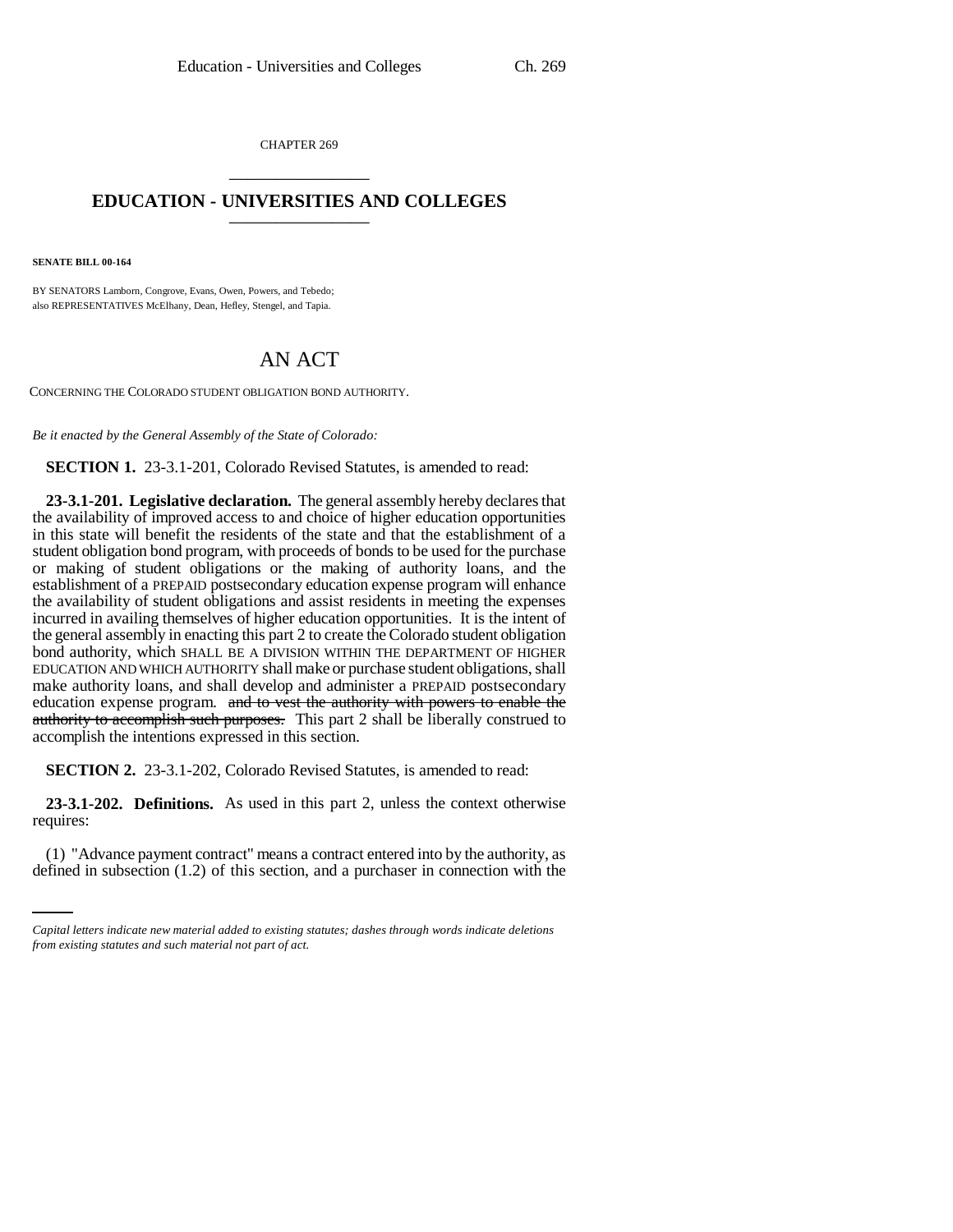prepaid POSTSECONDARY EDUCATION expense program as authorized in section  $23 - 3.1 - 206.7$ .

(1.2) "Authority", PRIOR TO THE EFFECTIVE DATE OF SENATE BILL 00-164, AS ENACTED AT THE SECOND REGULAR SESSION OF THE SIXTY-SECOND GENERAL ASSEMBLY, means the Colorado student obligation bond authority ereated by EXISTING AS AN INDEPENDENT PUBLIC BODY POLITIC IN ACCORDANCE WITH section 23-3.1-203. ON AND AFTER THE EFFECTIVE DATE OF SENATE BILL 00-164, AS ENACTED AT THE SECOND REGULAR SESSION OF THE SIXTY-SECOND GENERAL ASSEMBLY, "AUTHORITY" MEANS THE COLORADO STUDENT OBLIGATION BOND AUTHORITY TRANSFERRED TO THE DEPARTMENT OF HIGHER EDUCATION AND EXISTING AS A DIVISION OF THAT DEPARTMENT PURSUANT TO SECTION 23-3.1-203.

(1.5) "Authority loan" means a loan made by the authority, from bond proceeds or other moneys available, to one or more institutions of higher education located in Colorado, to a Colorado nonprofit corporation acting on behalf of one or more of such institutions of higher education, to the division, or to purchasers and made for the purpose of funding student obligations or payments to be made under advance payment contracts.

(2) "Board" means the board of directors of the authority.

(3) "Bond" means any bond, note, debenture, interim certificate, or other evidence of indebtedness authorized to be issued by the authority pursuant to this part 2, including refunding bonds.

(4) "Bond resolution" means the resolution authorizing the issuance of or providing the terms and conditions related to bonds issued pursuant to this part 2 and includes any trust agreement or trust indenture providing terms and conditions for such bonds.

(4.1) "CONTRACT PRICE" MEANS THE AGGREGATE OF ALL PAYMENT AMOUNTS TO BE REMITTED DURING THE CONTRACT TERM BY PURCHASERS UNDER THE OUTSTANDING ADVANCE PAYMENT CONTRACTS AS PROVIDED ON THE RESPECTIVE DATES OF EXECUTION THEREOF.

(4.2) "Depositor" means any person who makes deposits in accordance with a savings contract.

(4.3) "DIRECTOR" MEANS THE EXECUTIVE OFFICER OF THE COLORADO STUDENT OBLIGATION BOND AUTHORITY APPOINTED PRIOR TO THE EFFECTIVE DATE OF SENATE BILL 00-164, AS ENACTED AT THE SECOND REGULAR SESSION OF THE SIXTY-SECOND GENERAL ASSEMBLY, IN ACCORDANCE WITH SECTION 23-3.1-203 AND, ON AND AFTER THE EFFECTIVE DATE OF SENATE BILL 00-164, AS ENACTED AT THE SECOND REGULAR SESSION OF THE SIXTY-SECOND GENERAL ASSEMBLY, IN ACCORDANCE WITH SECTION 23-3.1-203.

(4.4) "Education expense program" means the Colorado postsecondary education expense program created under this part 2, which may include a prepaid expense program or a savings program, or both.

(4.5) "Executive director" means the executive director of the Colorado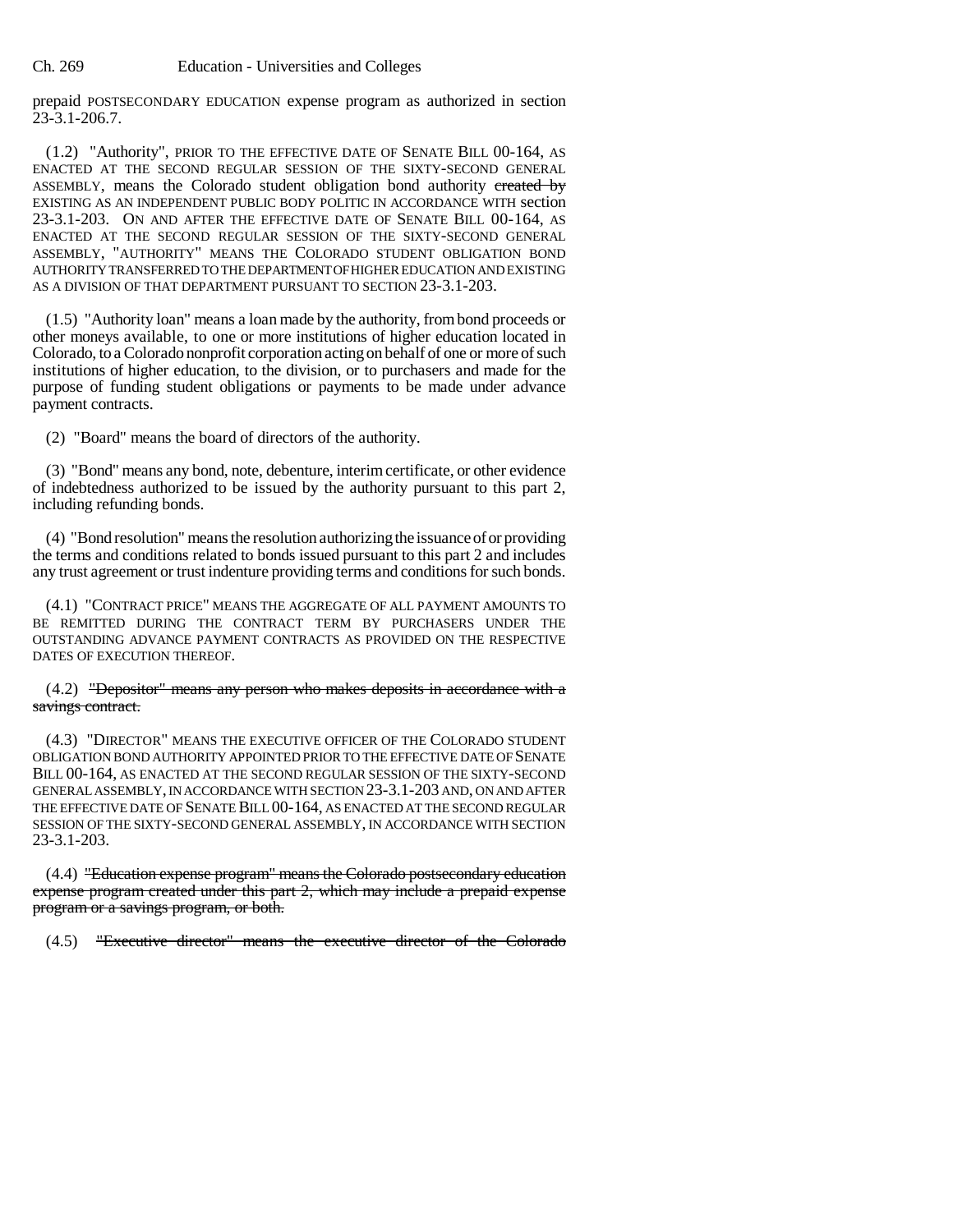commission on higher education. "EXCESS AMOUNT" MEANS THE ASSETS IN THE COLORADO PREPAID POSTSECONDARY EDUCATION EXPENSE TRUST FUND THAT THE ACTUARIAL CALCULATION UNDER SECTION 23-3.1-206.7 (5) DEMONSTRATES ARE IN EXCESS OF THE ASSETS REQUIRED TO PAY THE OBLIGATIONS OF THE PREPAID EXPENSE TRUST FUND WITH A LIKELIHOOD OF SUCH SUFFICIENCY OF AT LEAST NINETY-FIVE PERCENT.

(4.7) "EXECUTIVE DIRECTOR" MEANS THE EXECUTIVE DIRECTOR OF THE DEPARTMENT OF HIGHER EDUCATION.

(4.8) "EXECUTIVE OFFICER", PRIOR TO THE EFFECTIVE DATE OF SENATE BILL 00-164, AS ENACTED AT THE SECOND REGULAR SESSION OF THE SIXTY-SECOND GENERAL ASSEMBLY, MEANS THE EXECUTIVE OFFICER OF THE AUTHORITY. ON AND AFTER THE EFFECTIVE DATE OF SENATE BILL 00-164, AS ENACTED AT THE SECOND REGULAR SESSION OF THE SIXTY-SECOND GENERAL ASSEMBLY, "EXECUTIVE OFFICER" MEANS THE DIRECTOR OF THE COLORADO STUDENT OBLIGATION BOND AUTHORITY TRANSFERRED TO THE DEPARTMENT OF HIGHER EDUCATION AND EXISTING AS A DIVISION OF THAT DEPARTMENT PURSUANT TO SECTION 23-3.1-203.

(5) (4.9) "Executive officer" means the executive officer of the authority. "EXPECTED TUITION UNITS" MEANS THE TOTAL TUITION UNITS PAID FOR AND NOT DISTRIBUTED OR REFUNDED TOGETHER WITH THE PORTION OF TUITION UNITS AVAILABLE FOR PURCHASE UNDER OUTSTANDING ADVANCE PAYMENT CONTRACTS THAT, BASED ON AN ACTUARIAL PROJECTION, ARE EXPECTED TO BE PAID FOR AND BECOME OBLIGATIONS OF THE COLORADO PREPAID POSTSECONDARY EDUCATION EXPENSE TRUST FUND.

(5) "INVESTABLE ASSETS" MEANS CASH AND CASH EQUIVALENTS ON DEPOSIT IN THE PREPAID EXPENSE TRUST FUND AND INVESTMENTS OF AMOUNTS DEPOSITED TO THE PREPAID EXPENSE TRUST FUND.

(5.1) "Prepaid expense program" means the Colorado prepaid postsecondary education expense program authorized in section 23-3.1-206.7.

(5.2) "Prepaid expense trust fund" means the Colorado prepaid postsecondary education expense trust fund established by the authority in accordance with section 23-3.1-206.7 (5) AND TRANSFERRED ON THE EFFECTIVE DATE OF SENATE BILL 00-164, AS ENACTED AT THE SECOND REGULAR SESSION OF THE SIXTY-SECOND GENERAL ASSEMBLY, PURSUANT TO SECTION 23-3.1-206.7 (5).

(5.3) "Purchaser" means a person who makes or is obligated to make a payment or payments in accordance with an advance payment contract on behalf of a qualified beneficiary.

(5.5) "Qualified beneficiary" means a person identified in an advance payment contract or a saving contract as the recipient of moneys or benefits to be disbursed in accordance with an advance payment contract. or a savings contract.

 $(5.6)$  "Savings contract" means a contract entered into by the authority and a depositor in connection with the savings program.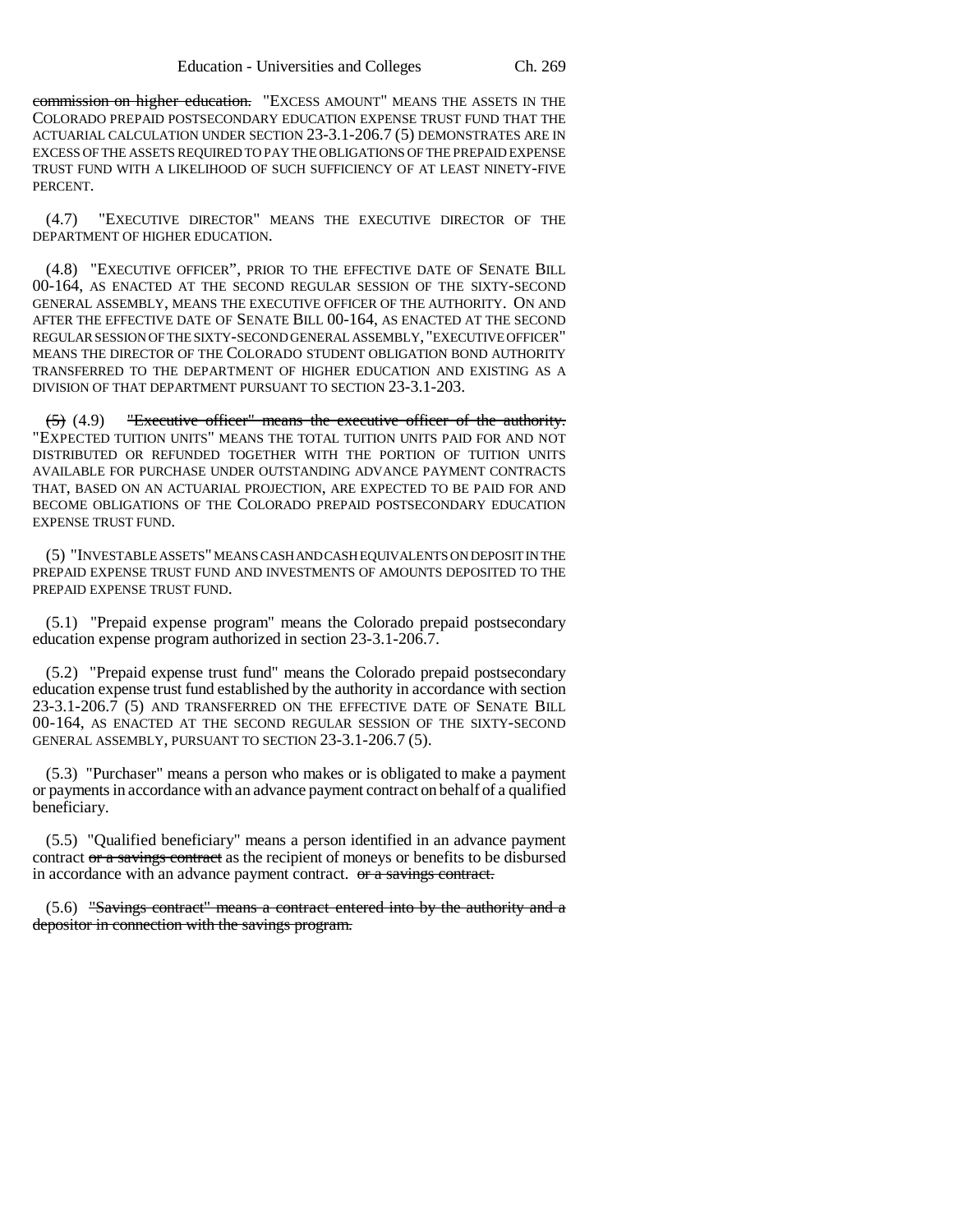(5.7) "Savings program" means the Colorado postsecondary education expense savings program authorized by section 23-3.1-206.7.

(5.8) "Savings trust fund" means the Colorado postsecondary education expense savings trust fund established by the authority in accordance with section  $23 - 3.1 - 206.7(5)$ .

(5.9) "State institution" shall have the same meaning as provided in section 23-3.3-101 (4).

(6) "Student" means a student who, under rules promulgated by the division, is enrolled or accepted for enrollment at an eligible institution and who is making suitable progress in his OR HER education toward obtaining a degree or other appropriate certification in accordance with standards promulgated by the division.

(7) "Student obligations" means student obligation notes and other debt obligations evidencing loans to residents for higher education purposes, or to any person for the purposes of consolidating or refinancing loans for higher education purposes, which are either guaranteed student loans, educational loans, or loans eligible for consolidation or refinancing under Part B of Title IV of the federal "Higher Education Act of 1965", as amended, which the authority may make, acquire, buy, sell, or endorse pursuant to this part 2, or which one or more institutions of higher education located in Colorado, or a Colorado nonprofit corporation acting on behalf of one or more of such institutions of higher education, or the division may make from or in anticipation of an authority loan and which include a direct or indirect interest, in whole or part, of the notes or obligations.

(8) "Tuition" means the quarter, semester, or term charges imposed by a state institution on residents of the state and such fees or charges as may be included in the advance payment contract at the option of the authority.

**SECTION 3.** 23-3.1-203, Colorado Revised Statutes, is amended to read:

**23-3.1-203. Authority - creation - membership - transfer of personnel.** (1) There is hereby created an independent public body politic and corporate to be known as the Colorado student obligation bond authority. Said authority is constituted a public instrumentality, and its exercise of the powers conferred by this part 2 shall be deemed and held to be the performance of an essential public function. The authority shall be a body corporate and a political subdivision of the state and shall not be an agency of state government and shall not be subject to administrative direction by any department, commission, board, or agency of the state. EFFECTIVE THE EFFECTIVE DATE OF SENATE BILL 00-164, AS ENACTED AT THE SECOND REGULAR SESSION OF THE SIXTY-SECOND GENERAL ASSEMBLY, THE COLORADO STUDENT OBLIGATION BOND AUTHORITY SHALL BE TRANSFERRED TO THE DEPARTMENT OF HIGHER EDUCATION, AND SHALL BECOME A DIVISION THEREOF. EXCEPT AS OTHERWISE PROVIDED IN THIS ARTICLE, ON AND AFTER THE EFFECTIVE DATE OF SENATE BILL 00-164, AS ENACTED AT THE SECOND REGULAR SESSION OF THE SIXTY-SECOND GENERAL ASSEMBLY, THE AUTHORITY SHALL EXERCISE ITS POWERS, DUTIES, AND FUNCTIONS UNDER THE DEPARTMENT OF HIGHER EDUCATION AS IF IT WERE TRANSFERRED BY A **TYPE 2** TRANSFER UNDER THE PROVISIONS OF THE "ADMINISTRATIVE ORGANIZATION ACT OF 1968", ARTICLE 1 OF TITLE 24,C.R.S. THE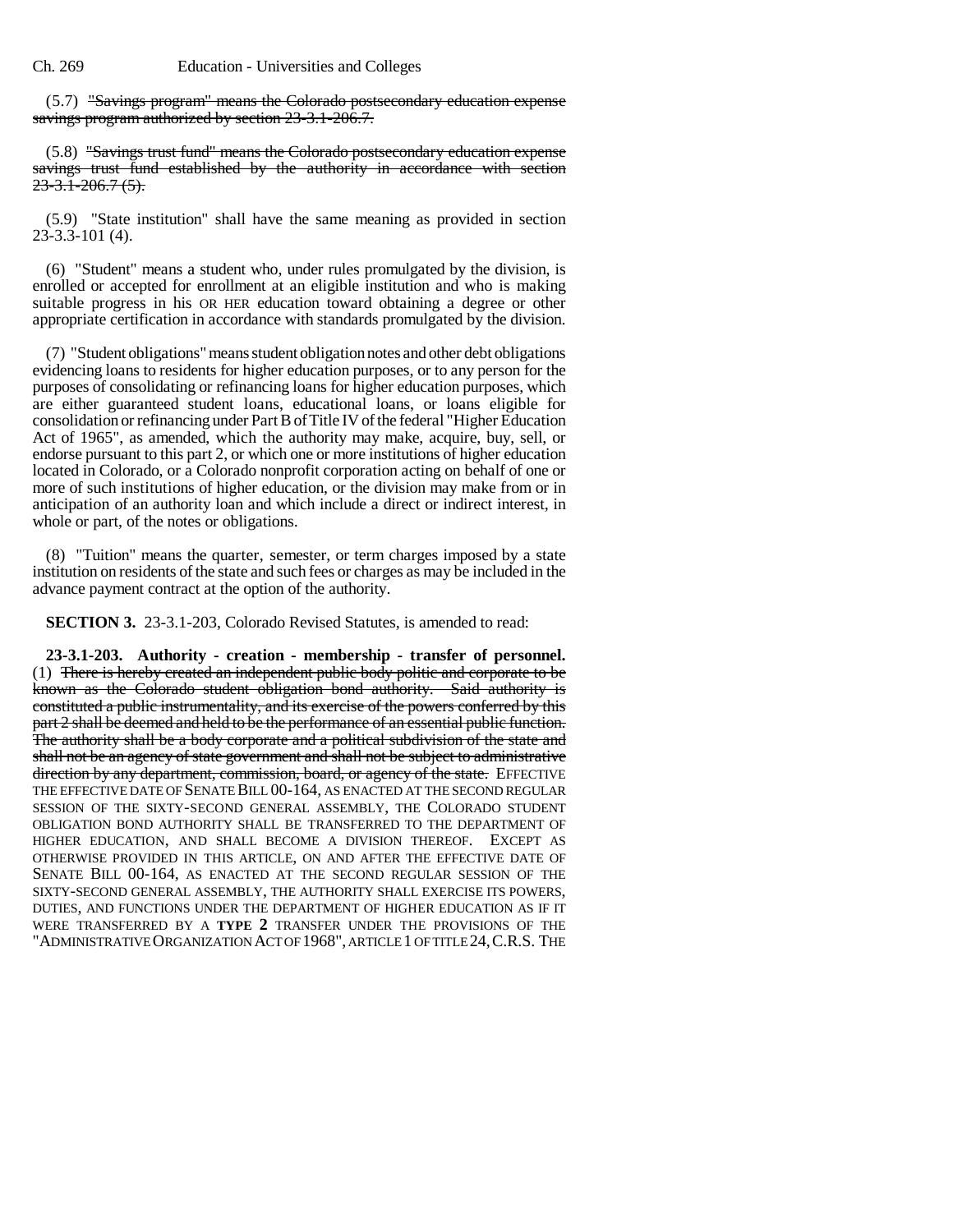DIRECTOR SHALL BE APPOINTED BY THE EXECUTIVE DIRECTOR AND SHALL FUNCTION AS THE EXECUTIVE OFFICER OF THE AUTHORITY. THE DIRECTOR, WITH THE APPROVAL OF THE EXECUTIVE DIRECTOR, SHALL EMPLOY SUCH PROFESSIONAL AND CLERICAL PERSONNEL AS MAY BE DEEMED NECESSARY TO CARRY OUT THE DUTIES AND FUNCTIONS OF THE AUTHORITY. SUCH PERSONNEL SHALL RECEIVE COMPENSATION FOR THEIR SERVICES AS DETERMINED BY THE DIRECTOR. THE DIRECTOR AND ALL PERSONNEL OF THE AUTHORITY ARE DECLARED TO HOLD EDUCATIONAL OFFICES AND TO BE EXEMPT FROM THE STATE PERSONNEL SYSTEM.

 $(2)$  (a) The governing body of the authority shall be a board of directors which shall consist of nine members. Members shall be appointed by the governor, with the consent of the senate. Such members shall be residents of the state. No more than five of the members shall be of the same political party. All appointments made on or after July 1, 1984, and prior to June 15, 1987, shall be for terms of six years; except that the three members appointed on July 1, 1984, shall serve for terms of four, five, and six years, respectively. In addition, the three members appointed on July 1, 1984, and their successors, shall be appointed from among persons who are or have recently been responsible for the development of higher education policy in Colorado. Persons holding office on June 15, 1987, are subject to the provisions of section 24-1-137, C.R.S. Thereafter the term of office of each member shall be four years. EFFECTIVE THE EFFECTIVE DATE OF SENATE BILL 00-164, AS ENACTED AT THE SECOND REGULAR SESSION OF THE SIXTY-SECOND GENERAL ASSEMBLY, THE BOARD OF DIRECTORS OF THE AUTHORITY, AS IT EXISTED PRIOR TO THE EFFECTIVE DATE OF SENATE BILL 00-164, AS ENACTED AT THE SECOND REGULAR SESSION OF THE SIXTY-SECOND GENERAL ASSEMBLY, SHALL BE TRANSFERRED WITH THE AUTHORITY TO THE DEPARTMENT OF HIGHER EDUCATION. THE BOARD SHALL CONTINUE TO CONSIST OF NINE MEMBERS WHO SHALL CONTINUE TO BE APPOINTED BY THE GOVERNOR, WITH THE CONSENT OF THE SENATE. SUCH MEMBERS SHALL BE RESIDENTS OF THE STATE. THE TERM OF OFFICE OF EACH MEMBER SHALL BE FOUR YEARS; EXCEPT THAT, OF THE APPOINTMENTS MADE ON OR AFTER THE EFFECTIVE DATE OF SENATE BILL 00-164, AS ENACTED AT THE SECOND REGULAR SESSION OF THE SIXTY-SECOND GENERAL ASSEMBLY, AND PRIOR TO JULY 1, 2000, THREE MEMBERS SHALL SERVE FOR TERMS OF TWO, THREE, AND FOUR YEARS, RESPECTIVELY. All terms shall expire on June30 of the last year of the term. Each member shall serve until his OR HER successor has been appointed by the governor and qualified. Any member shall be eligible for reappointment. The governor shall fill any vacancy by appointment for the remainder of an unexpired term. Any member appointed by the governor when the general assembly is not in regular session, whether appointed for an unexpired term or for a full term, shall be deemed to be duly appointed and qualified until the appointment of such member is approved or rejected by the senate. Such appointment shall be submitted to the senate for its approval or rejection during the next regular session of the general assembly following the appointment.

(b) Any member of the board appointed by the governor may be removed by the governor. for misfeasance, malfeasance, willful neglect of duty, or other cause, after notice and a public hearing, unless such notice and hearing have been expressly waived in writing.

**SECTION 4.** 23-3.1-204, Colorado Revised Statutes, is amended to read:

**23-3.1-204. Organizational meeting - chairperson - surety bond - conflict of**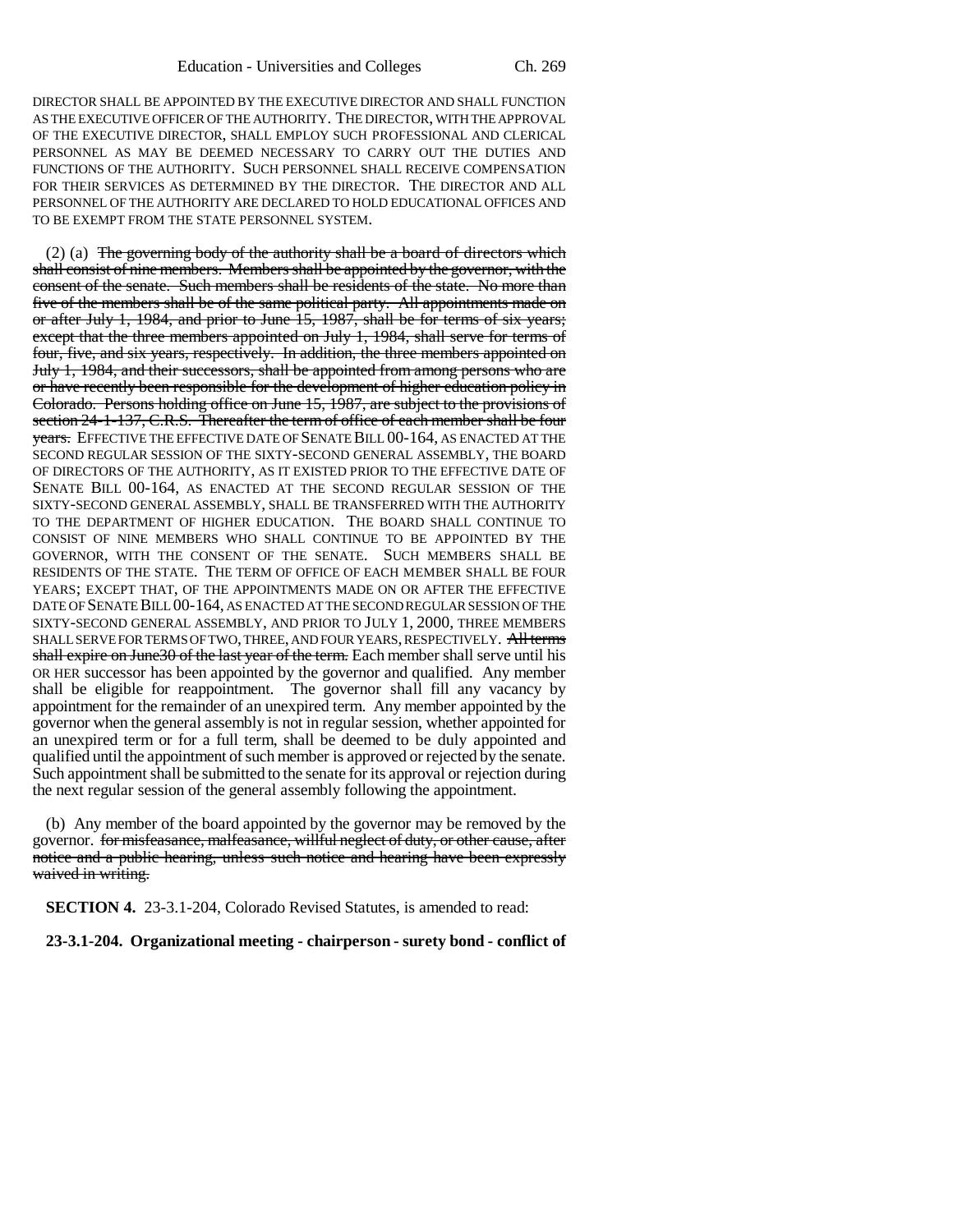#### Ch. 269 Education - Universities and Colleges

**interest.** (1)  $\left(\frac{a}{b}\right)$  ON OR BEFORE JULY 15, 2000, a member of the board, designated by the governor, shall call and convene the initial organizational meeting of the board AFTER TRANSFER OF THE AUTHORITY TO THE DEPARTMENT and shall serve as its chairman CHAIRPERSON pro tempore. At such meeting, appropriate bylaws shall be presented for adoption. The bylaws may provide for the election or appointment of officers, the delegation of certain powers and duties and such other matters as the authority deems proper. At such meeting, and annually thereafter, the board shall elect one of its members as chairman CHAIRPERSON and one as vice-chairman VICE-CHAIRPERSON.

(b) The authority shall appoint an executive officer and such other personnel as it deems necessary including an associate executive officer who shall not be members of the board and who shall serve at its pleasure. They shall receive such compensation for their services as determined by the board.

(2) The executive officer, the associate executive officer DIRECTOR or any other person designated by the board shall keep a record of the proceedings of the board and shall be custodian of all books, documents, and papers filed with the board AND the minute books or journal of the board. and its official seal. Said executive officer, associate executive officer, DIRECTOR or other person may cause copies to be made of all minutes and other records and documents of the board and may give certificates under the official seal of the authority to the effect that such copies are true copies and all persons dealing with the authority may rely on such certificates.

(3) The board may delegate, by resolution, to one or more of its members or to its executive officer or associate executive officer DIRECTOR such powers and duties as it may deem proper and to its executive officer or associate executive officer, DIRECTOR or any other person designated by the board, the power to fix the interest rates of any particular issue, subject to such limitations as shall be prescribed by the board by resolution.

(4) Before the issuance of any bonds under this part 2, the executive officer and associate executive officer DIRECTOR shall each execute a surety bond in the penal sum of one hundred thousand dollars, and each member of the board shall execute a surety bond in the penal sum of fifty thousand dollars or, in lieu thereof, the chairman CHAIRPERSON of the board shall execute a blanket bond covering each member of the board, the executive officer, the associate executive officer, DIRECTOR, and the employees of the authority, each surety bond to be conditioned upon the faithful performance of the duties of the office covered, to be executed by a surety authorized to transact business in this state as surety. The cost of each such bond shall be paid by the authority.

(5) Any member of the board shall disqualify himself OR HERSELF from voting on any issue in which he OR SHE has a conflict of interest unless such member has disclosed such conflict of interest in compliance with section 18-8-308, C.R.S.

**SECTION 5.** 23-3.1-205, Colorado Revised Statutes, is amended to read:

**23-3.1-205. Meetings of board - quorum - expenses.** (1) Until July 1, 1984, six members of the board shall constitute a quorum for the purpose of conducting business and exercising its powers and, thereafter, five members shall constitute such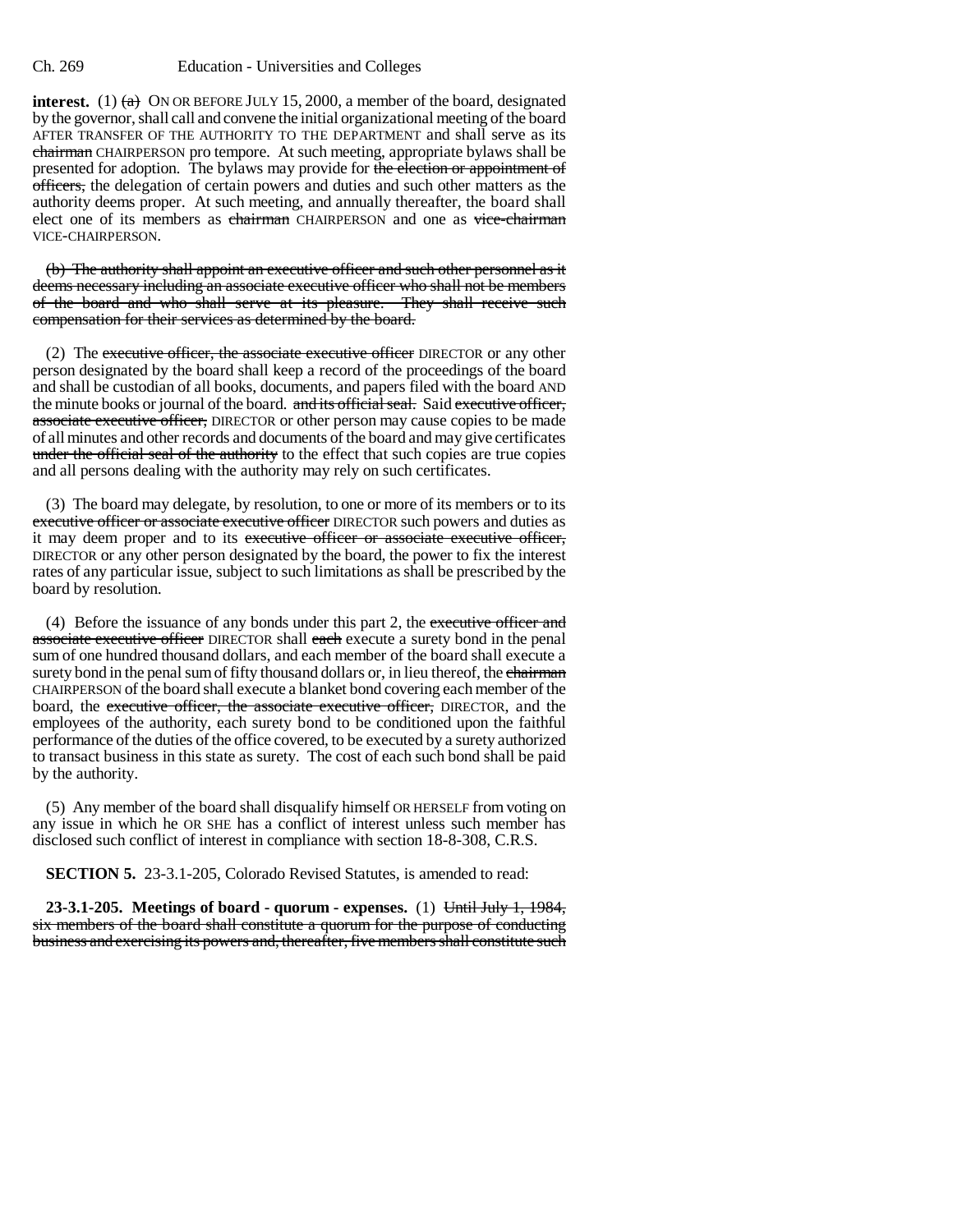a quorum. Action may be taken by the board upon the affirmative vote of at least six of its members until July 1, 1984, and by five of its members thereafter. FIVE MEMBERS OF THE BOARD SHALL CONSTITUTE A QUORUM. ACTION MAY BE TAKEN BY THE BOARD UPON THE AFFIRMATIVE VOTE OF AT LEAST FIVE OF ITS MEMBERS. No vacancy in the membership of the board shall impair the right of a quorum to exercise all the rights and perform all the duties of the board.

(2) Pursuant to part 4 of article 6 of title 24, C.R.S., each meeting of the board shall be open to the public. Notice of meetings shall be as provided in ACCORDANCE WITH APPLICABLE LAW. the bylaws of the authority. If a meeting of the board is called for the sole purpose of adopting resolutions authorizing the issuance of bonds, notes, bond anticipation notes, or other obligations by the authority. One or more members of the board may participate in such ANY BOARD meeting and may vote on such resolutions through the usage of telecommunications devices, including, but not limited to, the usage of a conference telephone or similar communications equipment. Such participation through telecommunications devices shall constitute presence in person at such meeting. Such use of telecommunications shall not supersede any requirements for public hearing otherwise provided by law. Resolutions need not be published or posted, but resolutions and all proceedings and other acts of the board shall be a public record.

(3) Members of the board shall receive no compensation for services but shall be entitled to the necessary expenses, including traveling and lodging expenses, incurred in the discharge of their official duties. Any payments for compensation and expenses shall be paid from funds of the authority.

**SECTION 6.** Article 3.1 of title 23, Colorado Revised Statutes, is amended BY THE ADDITION OF THE FOLLOWING NEW SECTIONS to read:

**23-3.1-205.3. Transfer of property.** (1) ON THE EFFECTIVE DATE OF SENATE BILL 00-164, AS ENACTED AT THE SECOND REGULAR SESSION OF THE SIXTY-SECOND GENERAL ASSEMBLY, ALL ITEMS OF PROPERTY, REAL AND PERSONAL, INCLUDING OFFICE FURNITURE AND FIXTURES, BOOKS, DOCUMENTS, FUNDS AND ACCOUNTS, AND RECORDS OF THE COLORADO STUDENT OBLIGATION BOND AUTHORITY SHALL BE TRANSFERRED WITH THE COLORADO STUDENT OBLIGATION BOND AUTHORITY TO THE DEPARTMENT OF HIGHER EDUCATION, AND SHALL REMAIN THE PROPERTY OF THE AUTHORITY.

(2) AMOUNTS IN THE EXISTING ADMINISTRATIVE FUND OF THE AUTHORITY TRANSFERRED ON THE EFFECTIVE DATE OF SENATE BILL 00-164, AS ENACTED AT THE SECOND REGULAR SESSION OF THE SIXTY-SECOND GENERAL ASSEMBLY, SHALL BE DEPOSITED AS PROVIDED IN SECTION 23-3.1-205.4. FUNDS OF THE AUTHORITY HELD BY A CORPORATE TRUSTEE PURSUANT TO A TRUST INDENTURE SHALL CONTINUE TO BE HELD AND INVESTED IN ACCORDANCE WITH SUCH TRUST INDENTURE. THE PREPAID TUITION EXPENSE FUND SHALL BE TRANSFERRED TO BE HELD BY THE STATE TREASURY AND SHALL BE ADMINISTERED IN ACCORDANCE WITH THE PROVISIONS OF THIS PART 2.

(3) ON AND AFTER THE EFFECTIVE DATE OF SENATE BILL 00-164, AS ENACTED AT THE SECOND REGULAR SESSION OF THE SIXTY-SECOND GENERAL ASSEMBLY, WHENEVER THE COLORADO STUDENT OBLIGATION BOND AUTHORITY OR THE BOARD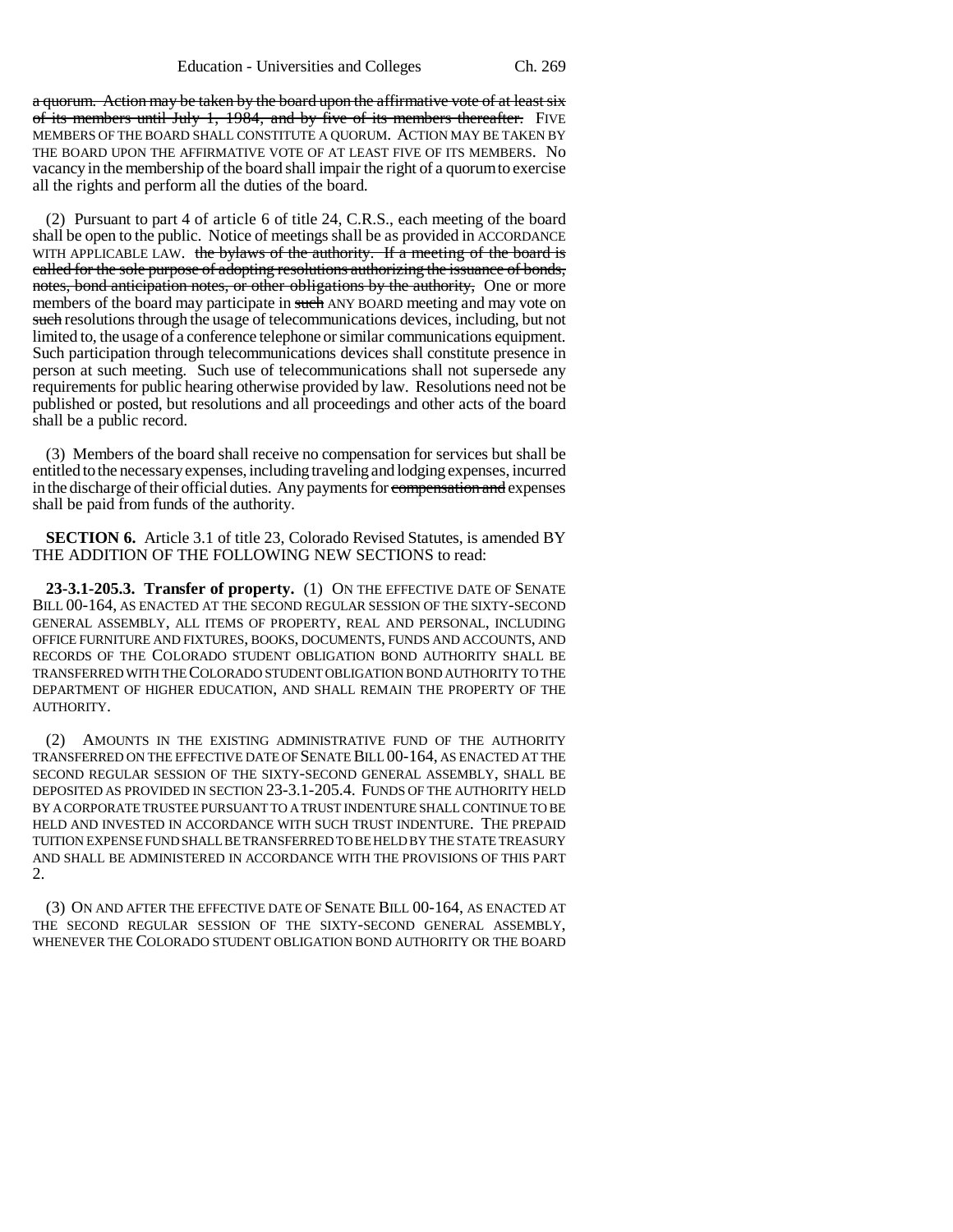OF DIRECTORS OF THE COLORADO STUDENT OBLIGATION BOND AUTHORITY IS REFERRED TO OR DESIGNATED BY ANY CONTRACT OR OTHER DOCUMENT OR IN OTHER STATE STATUTORY PROVISIONS, SUCH REFERENCE OR DESIGNATION SHALL BE DEEMED TO APPLY TO THE COLORADO STUDENT OBLIGATION BOND AUTHORITY AS A DIVISION OF THE DEPARTMENT OF HIGHER EDUCATION PURSUANT TO SECTION 23-3.1-203. ALL CONTRACTS ENTERED INTO BY OR ON BEHALF OF THE COLORADO STUDENT OBLIGATION BOND AUTHORITY OR ITS BOARD PRIOR TO THE EFFECTIVE DATE OF SENATE BILL 00-164, AS ENACTED AT THE SECOND REGULAR SESSION OF THE SIXTY-SECOND GENERAL ASSEMBLY, ARE HEREBY VALIDATED, WITH THE COLORADO STUDENT OBLIGATION BOND AUTHORITY IN THE DEPARTMENT OF HIGHER EDUCATION SUCCEEDING TO ALL RIGHTS AND ASSUMING ALL OBLIGATIONS UNDER SUCH CONTRACTS.

(4) NO SUIT, ACTION, OR OTHER JUDICIAL OR ADMINISTRATIVE PROCEEDING LAWFULLY COMMENCED PRIOR TO THE EFFECTIVE DATE OF SENATE BILL 00-164, AS ENACTED AT THE SECOND REGULAR SESSION OF THE SIXTY-SECOND GENERAL ASSEMBLY, OR THAT COULD HAVE BEEN COMMENCED PRIOR TO SAID DATE, BY OR AGAINST THE COLORADO STUDENT OBLIGATION BOND AUTHORITY, ITS BOARD OF DIRECTORS, OR ANY OFFICER THEREOF IN SUCH OFFICER'S OFFICIAL CAPACITY OR IN RELATION TO THE DISCHARGE OF THE OFFICIAL'S DUTIES SHALL ABATE BY REASON OF THE TRANSFER OF THE AUTHORITY AND ITS BOARD TO THE DEPARTMENT OF HIGHER EDUCATION.

**23-3.1-205.4. Colorado student obligation bond authority fund - creation control - use.** (1) THERE IS HEREBY CREATED IN THE STATE TREASURY THE COLORADO STUDENT OBLIGATION BOND AUTHORITY FUND WHICH SHALL BE UNDER THE CONTROL OF THE AUTHORITY IN ACCORDANCE WITH THE PROVISIONS OF THIS PART 2 AND PART 3 OF THIS ARTICLE. THE MONEYS IN THE COLORADO STUDENT OBLIGATION BOND AUTHORITY FUND SHALL BE INVESTED BY THE STATE TREASURER. EXCEPT AS OTHERWISE ALLOWED BY SECTION 24-36-103 (2), C.R.S., AND EXCEPT FOR AMOUNTS RECEIVED IN CONNECTION WITH THE PREPAID EXPENSE PROGRAM AND THE PROGRAM IN PART 3 OF THIS ARTICLE, ALL MONEYS RECEIVED OR ACQUIRED BY THE AUTHORITY, WHETHER BY APPROPRIATION, GRANT, CONTRACT, GIFT, SALE OR LEASE OF SURPLUS REAL OR PERSONAL PROPERTY, OR ANY OTHER MEANS, WHOSE DISPOSITION IS NOT OTHERWISE PROVIDED FOR BY LAW OR BY A TRUST INDENTURE, AND ALL INTEREST DERIVED FROM THE DEPOSIT AND INVESTMENT OF MONEYS IN THE FUND SHALL BE CREDITED TO SAID FUND, INCLUDING MONEYS RECEIVED PURSUANT TO SECTIONS 23-3.1-206 (1) (k) AND 23-3.1-304 (1) (h). THE MONEYS IN THE FUND ARE HEREBY CONTINUOUSLY APPROPRIATED TO THE AUTHORITY AND SHALL REMAIN IN THE FUND AND SHALL NOT BE TRANSFERRED OR REVERT TO THE GENERAL FUND OF THE STATE AT THE END OF ANY FISCAL YEAR.

(2) THE MONEYS IN THE COLORADO STUDENT OBLIGATION BOND AUTHORITY FUND MAY BE USED BY THE AUTHORITY FOR THE PAYMENT OF SALARIES AND OPERATING AND ADMINISTRATIVE EXPENSES OF THE AUTHORITY AND FOR THE PAYMENT OF ANY OTHER OBLIGATIONS INCURRED BY THE AUTHORITY IN CARRYING OUT ITS STATUTORY POWERS AND DUTIES.

(3) THE MONEYS IN THE COLORADO STUDENT OBLIGATION BOND AUTHORITY FUND THAT ARE NOT NEEDED FOR IMMEDIATE USE BY THE AUTHORITY MAY BE INVESTED BY THE STATE TREASURER IN INVESTMENTS AUTHORIZED BY SECTIONS 24-36-109,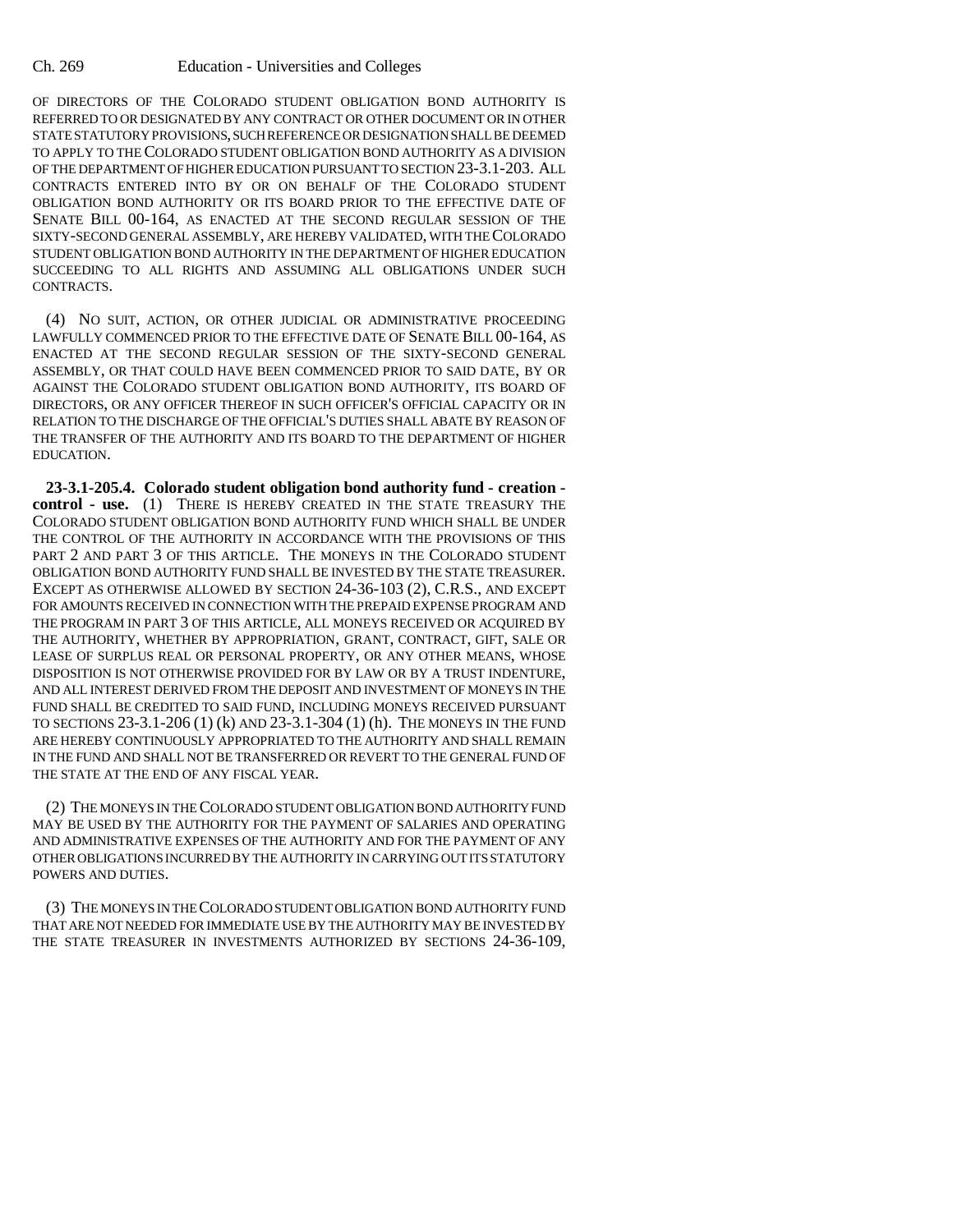24-36-112, AND 24-36-113,C.R.S. THE AUTHORITY SHALL DETERMINE THE AMOUNT OF MONEYS IN THE FUND THAT MAY BE INVESTED AND SHALL NOTIFY THE STATE TREASURER IN WRITING OF SUCH AMOUNT.

**23-3.1-205.5. Colorado student obligation bond authority - enterprise status.** (1) THE AUTHORITY SHALL CONSTITUTE AN ENTERPRISE FOR THE PURPOSES OF SECTION 20 OF ARTICLE X OF THE STATE CONSTITUTION, SO LONG AS THE AUTHORITY RETAINS THE ABILITY TO ISSUE REVENUE BONDS AND THE AUTHORITY RECEIVES LESS THAN TEN PERCENT OF ITS TOTAL ANNUAL REVENUES IN GRANTS, AS DEFINED IN SECTION 24-77-102 (7), C.R.S., FROM ALL COLORADO STATE AND LOCAL GOVERNMENTS COMBINED. SO LONG AS IT CONSTITUTES AN ENTERPRISE PURSUANT TO THIS SUBSECTION (1), THE AUTHORITY SHALL NOT BE SUBJECT TO ANY PROVISIONS OF SECTION 20 OF ARTICLE X OF THE STATE CONSTITUTION. AGREEMENTS BETWEEN THE AUTHORITY AND THE STUDENT LOAN DIVISION IN THE DEPARTMENT OF HIGHER EDUCATION FOR THE GUARANTEE OF PAYMENT OF STUDENT LOANS ARE NOT GRANTS FOR PURPOSES OF THE DEFINITION OF ENTERPRISE UNDER SECTION 20 (2) (d) OF ARTICLE X OF THE STATE CONSTITUTION.

(2) FOR PURPOSES OF PART 2 OF ARTICLE 72 OF TITLE 24, C.R.S., THE RECORDS OF THE AUTHORITY AND THE BOARD SHALL BE PUBLIC RECORDS, AS DEFINED IN SECTION 24-72-202 (6), C.R.S., EXCEPT TO THE EXTENT OTHERWISE SPECIFIED BY LAW, REGARDLESS OF WHETHER THE AUTHORITY AND THE BOARD CONSTITUTE AN ENTERPRISE PURSUANT TO SUBSECTION (1) OF THIS SECTION.

**23-3.1-205.7. Department of higher education - executive director - powers** and duties. IN ADDITION TO ANY OTHER POWERS AND DUTIES SPECIFICALLY GRANTED BY LAW, THE EXECUTIVE DIRECTOR SHALL HAVE SUCH POWERS AND DUTIES AS ARE NOT OTHERWISE GRANTED TO THE AUTHORITY IN THIS PART 2 AND IN PART 3 OF THIS ARTICLE, AND SHALL ALSO HAVE ALL POWERS AND DUTIES NECESSARY TO OVERSEE THE AUTHORITY, INCLUDING, BUT NOT LIMITED TO, ITS MANAGEMENT AND DIRECTION.

**SECTION 7.** 23-3.1-206, Colorado Revised Statutes, is amended to read:

**23-3.1-206. General powers and duties of the authority.** (1) In addition to any other powers AND DUTIES specifically granted to the authority in this part 2, the authority has the following powers:

(a) To have perpetual existence and succession as a body politic and corporate;

(b) To adopt and from time to time amend or repeal bylaws POLICIES for the regulation of its affairs and the conduct of its business, consistent with the provisions of this part 2;

- (c) To sue and be sued;
- (d) To have and to use a seal and to alter the same at pleasure;
- (e) To maintain an office at such place as it may designate;
- (f) To borrow money and issue bonds, notes, bond anticipation notes, or other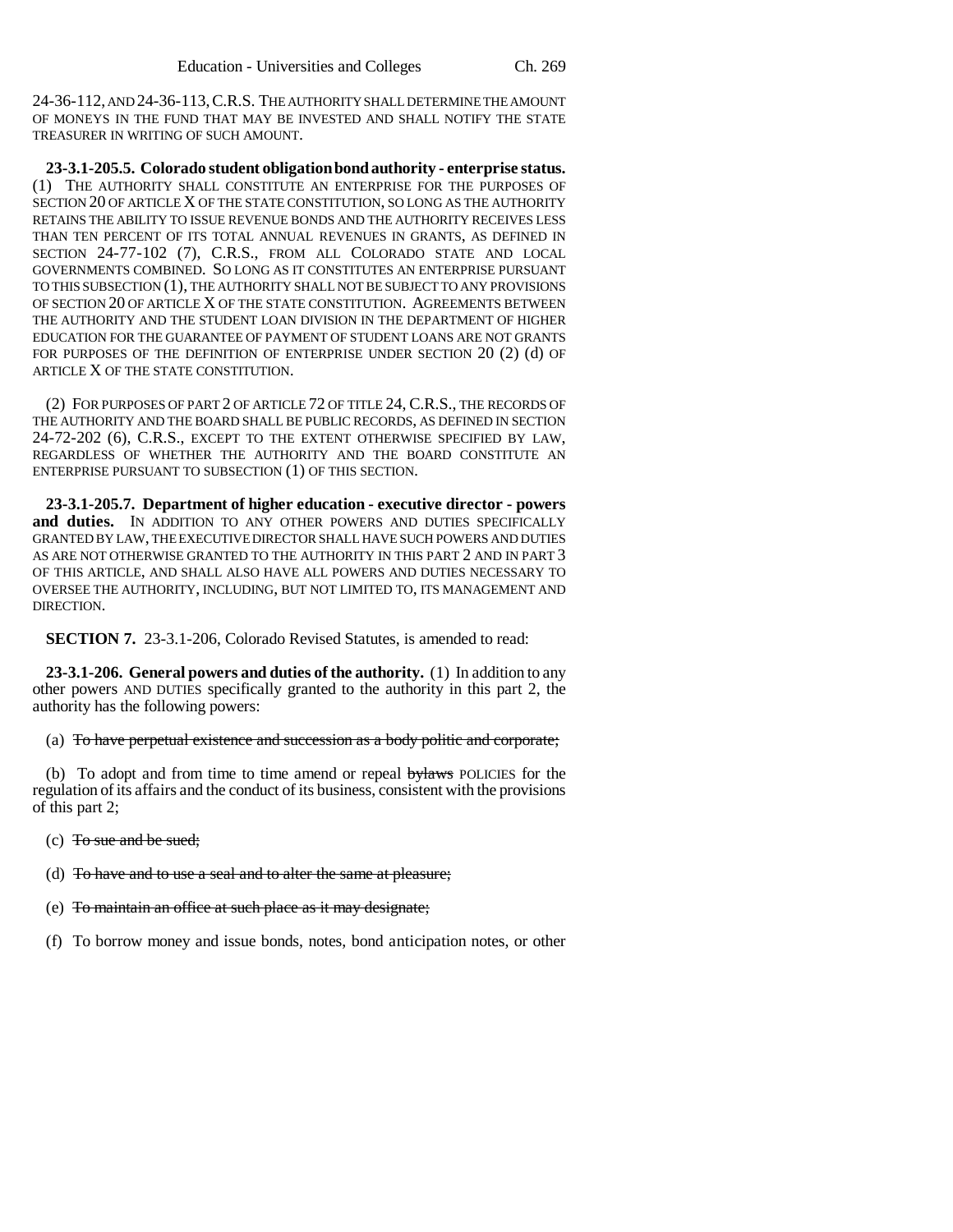obligations for any of its corporate purposes and to fund or refund such obligations as provided in this part 2;

(g) SUBJECT TO THE APPROVAL OF THE EXECUTIVE DIRECTOR, to engage the services of private consultants and legal counsel and to otherwise contract with providers to render professional and technical assistance, advice, and other services in carrying out the purposes of this part 2 AND PART 3 OF THIS ARTICLE WITHOUT REGARD TO THE PROVISIONS OF THE "PROCUREMENT CODE", ARTICLES 101 TO 112 OF TITLE 24, C.R.S.;

(h) To make or participate in the making of student obligations or authority loans;

(i) To purchase or participate in the purchase of student obligations;

(j) To sell or participate in the sale of student obligations;

(k) SUBJECT TO THE APPROVAL OF THE EXECUTIVE DIRECTOR, to collect and pay reasonable fees and charges in connection with making, purchasing, originating, disbursing, and servicing or causing to be made, purchased, originated, disbursed, or serviced student obligations or authority loans by the authority, including payment to the division for services performed for the authority AND PURSUANT TO PART 3 OF THIS ARTICLE WITHOUT REGARD TO THE PROVISIONS OF THE "PROCUREMENT CODE", ARTICLES 101 TO 112 OF TITLE 24, C.R.S.;

(1) To procure from the division or other sources insurance, guarantees, or other credit support with respect to all student obligations made or purchased or all authority loans made by the authority;

(m) To consent, whenever it deems it necessary or desirable in the fulfillment of its corporate purposes, to the modification of the rate of interest, time of payment of any installment of principal or interest, or any other terms of any student obligation to which the authority is a party, but no such consent shall be made or given if its effect would be to obviate insurance coverage with respect to any student obligation;

(n) To make and execute contracts, including advance payment contracts with purchasers and savings contracts with depositors, and all other instruments necessary or convenient for the exercise of its powers and functions under this part 2;

(o) To do all things necessary and convenient to carry out the purposes of this part 2 and in connection with the servicing of student obligations by the authority including sale, public or private, to the student loan marketing association or any successor organization;

 $(p)$  To invest moneys in the prepaid expense and savings trust funds in accordance with this part  $2$ ;

(q) To make reasonable restrictions on the number of participants in, and to impose reasonable time limits on the use of benefits provided by, the education expense program;

(r) To establish and collect reasonable administrative fees and charges and impose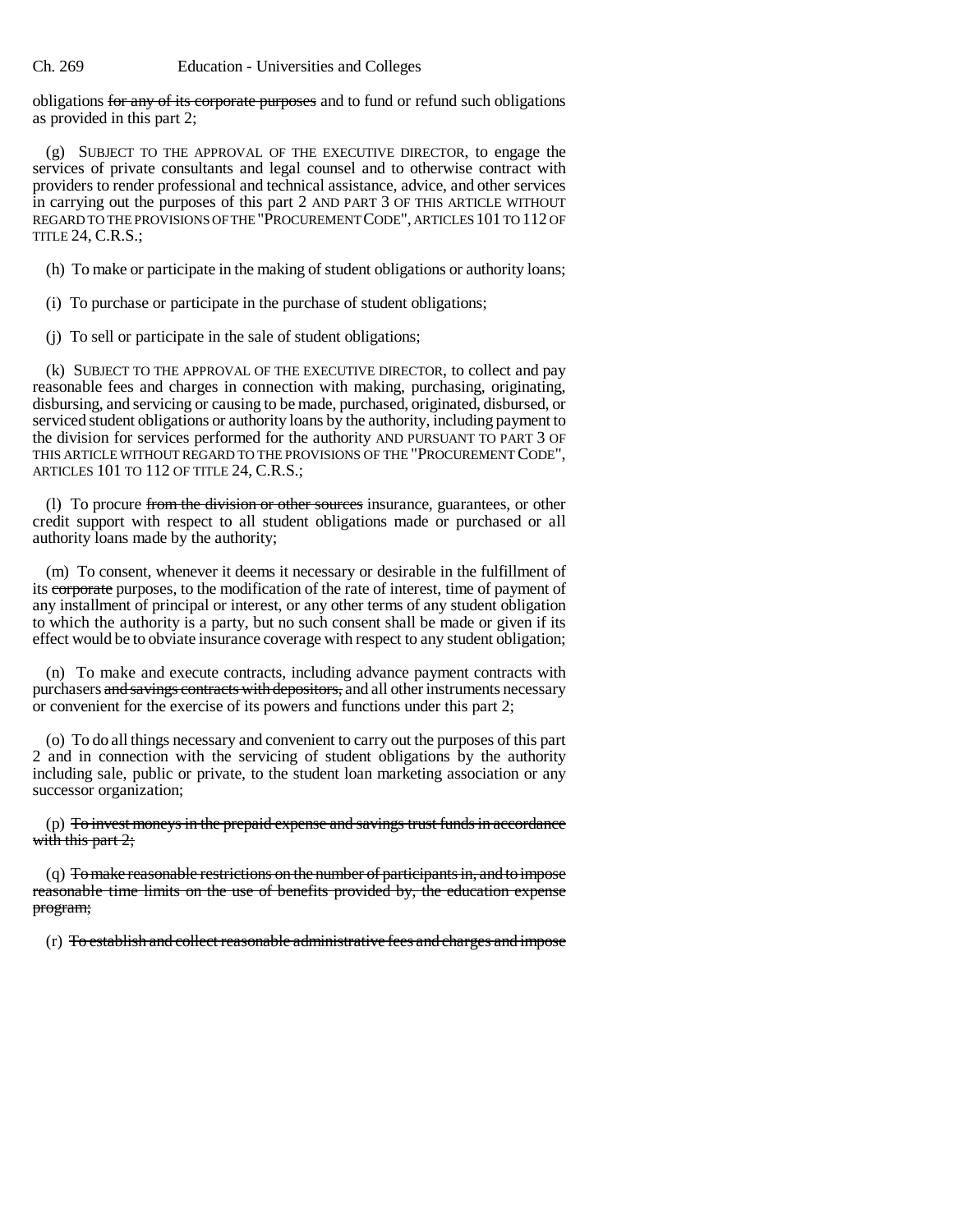#### reasonable penalties in connection with the education expense program; and

(s) To establish other policies, procedures, and criteria to implement and administer the education PREPAID expense program; AND

(t) TO ASSURE THAT NOTHING SHALL CAUSE THE AUTHORITY TO EXCEED THE LIMITATIONS PRESCRIBED IN SECTION 23-3.1-205.5.

(2) NO ACTIONS TAKEN BY THE AUTHORITY PURSUANT TO THIS SECTION SHALL BE INTERPRETED TO CONSTITUTE OR BECOME AN INDEBTEDNESS, A DEBT, OR A LIABILITY OF THE STATE, NOR SHALL ANY ACTIONS TAKEN BY THE AUTHORITY BE INTERPRETED TO CONSTITUTE THE GIVING, PLEDGING, OR LOANING OF THE FULL FAITH AND CREDIT OF THE STATE.

**SECTION 8.** 23-3.1-206.7, Colorado Revised Statutes, is amended to read:

**23-3.1-206.7. Prepaid expense program.** (1) The authority shall develop and administer, in accordance with this part 2, and the rules promulgated pursuant to subsection (7) of this section, the Colorado PREPAID postsecondary education expense program, which program is hereby created. Through the education PREPAID expense program, all or part of tuition or other costs, as determined by the authority, may be paid in advance of or accumulated toward enrollment at state institutions and at such other institutions of higher education and graduate schools as may be approved by the authority.

(2) The authority may establish a prepaid expense program or a savings program, or both, as follows:

(a) A prepaid expense program shall provide for a payment or payments by a purchaser in favor of a qualified beneficiary in accordance with and pursuant to the terms of an advance payment contract. An advance payment contract shall establish the number of credit hours for which tuition at a state institution has been contracted by the purchaser and shall specify any minimum rate of return guaranteed by the contract. The benefits to be received under any advance payment contract shall be contingent on the continuing actuarial soundness of the prepaid expense program. The amount and number of payments required to be made by a purchaser on behalf of a qualified beneficiary under an advance payment contract shall be determined by the authority based on an actuarial analysis of the prepaid expense trust fund.

(b) A savings program shall provide for deposits by a depositor in accordance with and pursuant to the terms of a savings contract. A savings contract shall specify any minimum rate of return guaranteed by the contract.

(3) No purchaser depositor, or qualified beneficiary participating in the education PREPAID expense program shall be classified as a resident for tuition purposes as a result of such participation. Purchasers depositors, and qualified beneficiaries shall be required to establish residency status based on the requirements of the state institution at which the qualified beneficiary is seeking to enroll.

(4) The selection by a purchaser in an advance payment contract  $\sigma$  a depositor in a savings contract of a particular state institution shall not in any way constitute a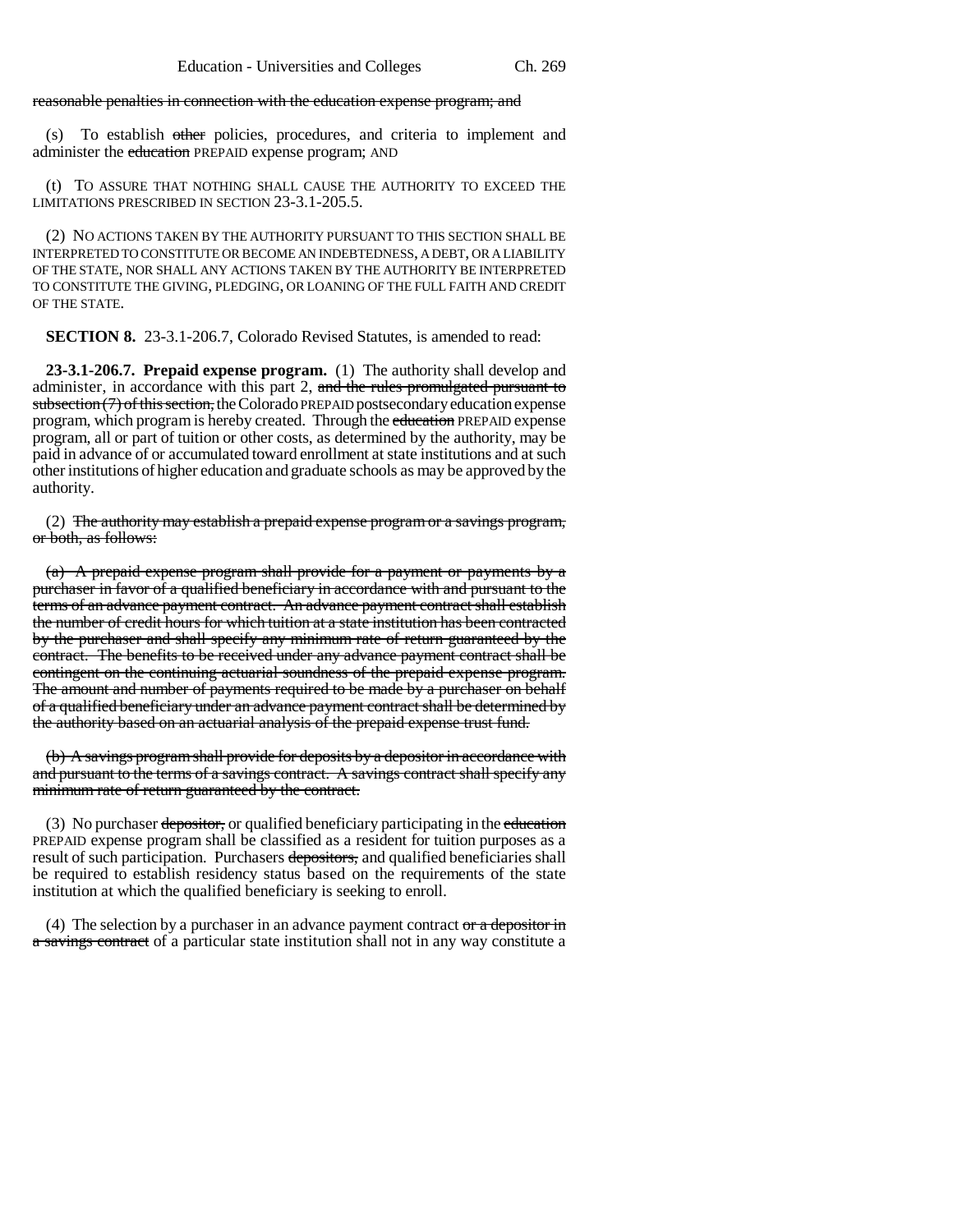promise or guarantee that a qualified beneficiary will be admitted to any particular state institution or other institution of higher education or allowed to continue enrollment in or graduate from any state institution or other institution of higher education.

(5) (a) The Colorado prepaid postsecondary education expense trust fund is hereby created. The prepaid expense trust fund shall consist of moneys remitted by purchasers, and receivables for moneys due to be remitted in accordance with advance payment contracts, moneys acquired from governmental and private sources, and general fund appropriations, if any. All interest INCOME derived from the deposit and investment of moneys in the prepaid expense trust fund shall be credited to the fund. At the end of any fiscal year, all unexpended and unencumbered moneys in the prepaid expense trust fund shall remain therein and shall not be credited or transferred to the general fund or any other fund. ON THE EFFECTIVE DATE OF SENATE BILL 00-164, AS ENACTED AT THE SECOND REGULAR SESSION OF THE SIXTY-SECOND GENERAL ASSEMBLY, THE PREPAID EXPENSE TRUST FUND, AND ALL MONEYS IN SAID FUND, INCLUDING ALL INTEREST AND EARNINGS IN SAID FUND SHALL BE TRANSFERRED WITH THE AUTHORITY AS PROVIDED IN SECTION 23-3.1-205.3. ALL MONEYS REMITTED BY PURCHASERS AND OTHER MONEYS RECEIVED BY THE AUTHORITY IN CONNECTION WITH THE PREPAID EXPENSE PROGRAM SHALL BE TRANSMITTED BY THE AUTHORITY TO THE STATE TREASURER AND CREDITED TO THE PREPAID EXPENSE TRUST FUND. THE STATE TREASURER SHALL INVEST MONEYS IN THE PREPAID EXPENSE TRUST FUND BASED UPON THE ADVICE AND RECOMMENDATIONS OF THE AUTHORITY AND SHALL MAKE DISBURSEMENTS FROM THE PREPAID EXPENSE TRUST FUND IN CONNECTION WITH THE PREPAID EXPENSE PROGRAM BASED UPON THE DIRECTION OF THE AUTHORITY AND IN A MANNER APPROPRIATE TO CARRY OUT THE PREPAID EXPENSE PROGRAM. ALL INCOME DERIVED FROM THE DEPOSIT AND INVESTMENT OF MONEYS IN THE PREPAID EXPENSE TRUST FUND SHALL BE CREDITED TO THE FUND. AT THE END OF ANY FISCAL YEAR, ALL UNEXPENDED AND UNENCUMBERED MONEYS IN THE PREPAID EXPENSE TRUST FUND SHALL REMAIN THEREIN AND SHALL NOT BE CREDITED OR TRANSFERRED TO THE GENERAL FUND OR ANY OTHER FUND.

(b) The Colorado postsecondary education expense savings trust fund is hereby created. The savings trust fund shall consist of moneys deposited by depositors in accordance with savings contracts, moneys acquired from governmental and private sources, and general fund appropriations, if any. All interest derived from the deposit and investment of moneys in the savings trust fund shall be credited to the fund. At the end of any fiscal year, all unexpended and unencumbered moneys in the savings trust fund shall remain therein and shall not be credited or transferred to the general fund or any other fund.

(c) The authority shall maintain the prepaid expense trust fund and the savings trust fund as separate funds. The authority shall credit all moneys remitted to the authority pursuant to advance payment contracts or otherwise received in connection with the prepaid expense program to the prepaid expense trust fund. The authority shall credit all moneys remitted to the authority pursuant to savings contracts or otherwise received in connection with the savings program to the savings trust fund. Moneys remitted to the authority in connection with the education expense program generally may be credited to either trust fund. THE STATE TREASURER SHALL MAINTAIN ON BEHALF OF THE AUTHORITY THE PREPAID EXPENSE TRUST FUND AS A SEPARATE FUND. THE STATE TREASURER SHALL CREDIT ALL MONEYS REMITTED TO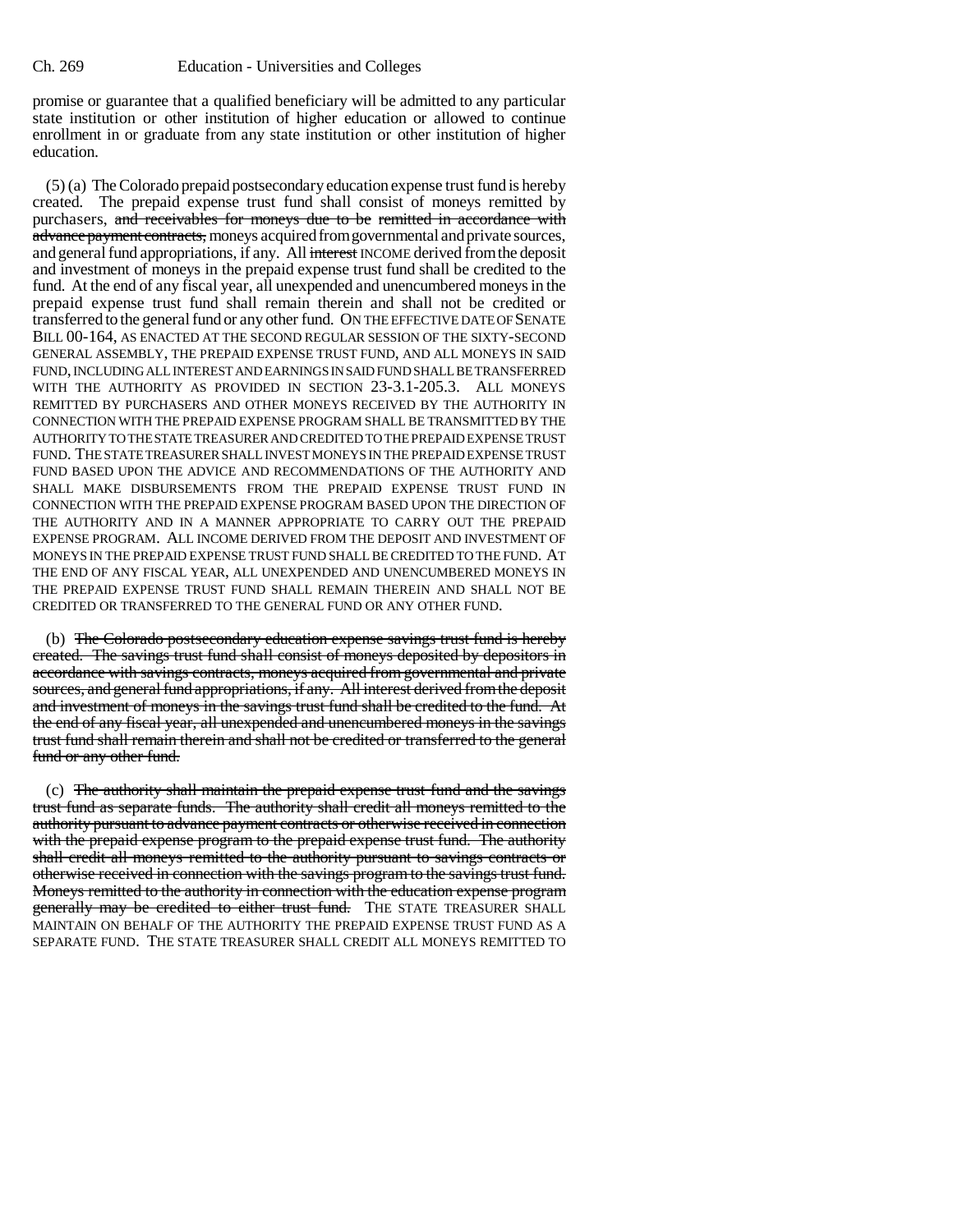THE STATE TREASURER BY THE AUTHORITY AS PROVIDED IN PARAGRAPH (a) OF THIS SUBSECTION (5) TO THE PREPAID EXPENSE TRUST FUND.

(d) The authority may invest moneys in the prepaid expense trust fund, and the savings trust fund, as provided in section 23-3.1-216 (3), and shall administer the funds in a manner appropriate to carry out the education expense program. The authority shall annually evaluate the actuarial soundness of the prepaid expense trust fund. and the savings trust fund. THE AUTHORITY SHALL CONTRACT WITH A PRIVATE CONSULTANT OR CONSULTANTS TO PERFORM AN ACTUARIAL EVALUATION OF THE PREPAID EXPENSE TRUST FUND AND TO PROVIDE FINANCIAL ADVICE TO THE AUTHORITY IN CONNECTION WITH THE PREPAID EXPENSE TRUST FUND. ANY ACTUARIAL REPORT AND WRITTEN FINANCIAL ADVICE SHALL BE PROVIDED BY THE AUTHORITY TO THE STATE TREASURER. If, based upon such AN ACTUARIAL evaluation, the authority determines that either THE PREPAID EXPENSE trust fund is not actuarially sound, the authority may DIRECT THE STATE TREASURER TO distribute the available assets of that THE PREPAID EXPENSE trust fund in a manner permitted by outstanding advance payment or savings contracts. IN CONNECTION WITH THE ANNUAL EVALUATION OF THE PREPAID EXPENSE TRUST FUND, A CALCULATION BASED ON KEY ASSUMPTIONS APPROVED BY THE BOARD SHALL BE MADE BY OR ON BEHALF OF THE AUTHORITY TO DETERMINE WHETHER AN EXCESS AMOUNT EXISTS IN THE PREPAID EXPENSE TRUST FUND. IF, BASED ON THIS CALCULATION, THE AUTHORITY DETERMINES THAT AN EXCESS AMOUNT EXISTS IN THE PREPAID EXPENSE TRUST FUND, THE AUTHORITY SHALL CALCULATE, BY DIVIDING SUCH EXCESS AMOUNT BY THE TOTAL NUMBER OF EXPECTED TUITION UNITS IN THE PREPAID EXPENSE TRUST FUND, THE PORTION OF SUCH EXCESS AMOUNT THAT WOULD BE ATTRIBUTABLE ON A PRO RATA BASIS TO EACH SUCH EXPECTED TUITION UNIT. AT THE TIME THE VALUE OF ANY TUITION UNITS UNDER AN ADVANCE PAYMENT CONTRACT IS DISBURSED FROM THE PREPAID EXPENSE TRUST FUND DURING THE ACADEMIC YEAR IMMEDIATELY FOLLOWING SUCH CALCULATION, THE PORTION OF THE EXCESS AMOUNT ATTRIBUTABLE TO SUCH TUITION UNITS AS A RESULT OF THE CALCULATION MADE PURSUANT TO THIS PARAGRAPH (d) SHALL BE PAID AS PART OF SUCH DISBURSEMENT. THE EXCESS AMOUNT SHALL OTHERWISE REMAIN IN THE PREPAID EXPENSE TRUST FUND AS A PART OF THE STABILIZATION RESERVE.

(e) (I) All expenses of the authority incurred in developing and administering the prepaid expense program shall be payable from the prepaid expense trust fund. The authority may use moneys in the prepaid expense trust fund to reimburse the expenses of the authority incurred in connection with the development and administration of the prepaid expense program. IN NO EVENT SHALL ANNUAL ADMINISTRATION EXPENSES OF THE AUTHORITY EXCEED ONE PERCENT OF THE CONTRACT PRICE. ANY RECOVERY OF DEVELOPMENT COSTS BY THE AUTHORITY SHALL NOT INCLUDE INTEREST OR FINANCE CHARGES. ANY MONEYS IN THE PREPAID EXPENSE TRUST FUND THAT ARE NOT NEEDED FOR IMMEDIATE USE BY THE AUTHORITY SHALL BE INVESTED BY THE STATE TREASURER IN ACCORDANCE WITH PARAGRAPH (a) OF THIS SUBSECTION (5) AND WITH THE ACTUARIAL REPORT PROVIDED BY THE AUTHORITY AND IN INVESTMENTS PERMITTED BY SECTION 23-3.1-216 (1) AND (3). THE AUTHORITY SHALL DETERMINE THE AMOUNT OF MONEYS IN THE FUND THAT SHALL BE INVESTED AND SHALL NOTIFY THE STATE TREASURER IN WRITING OF SUCH AMOUNT.

(II) All expenses incurred by the authority in developing and administering the savings program shall be payable from the savings trust fund. The authority may use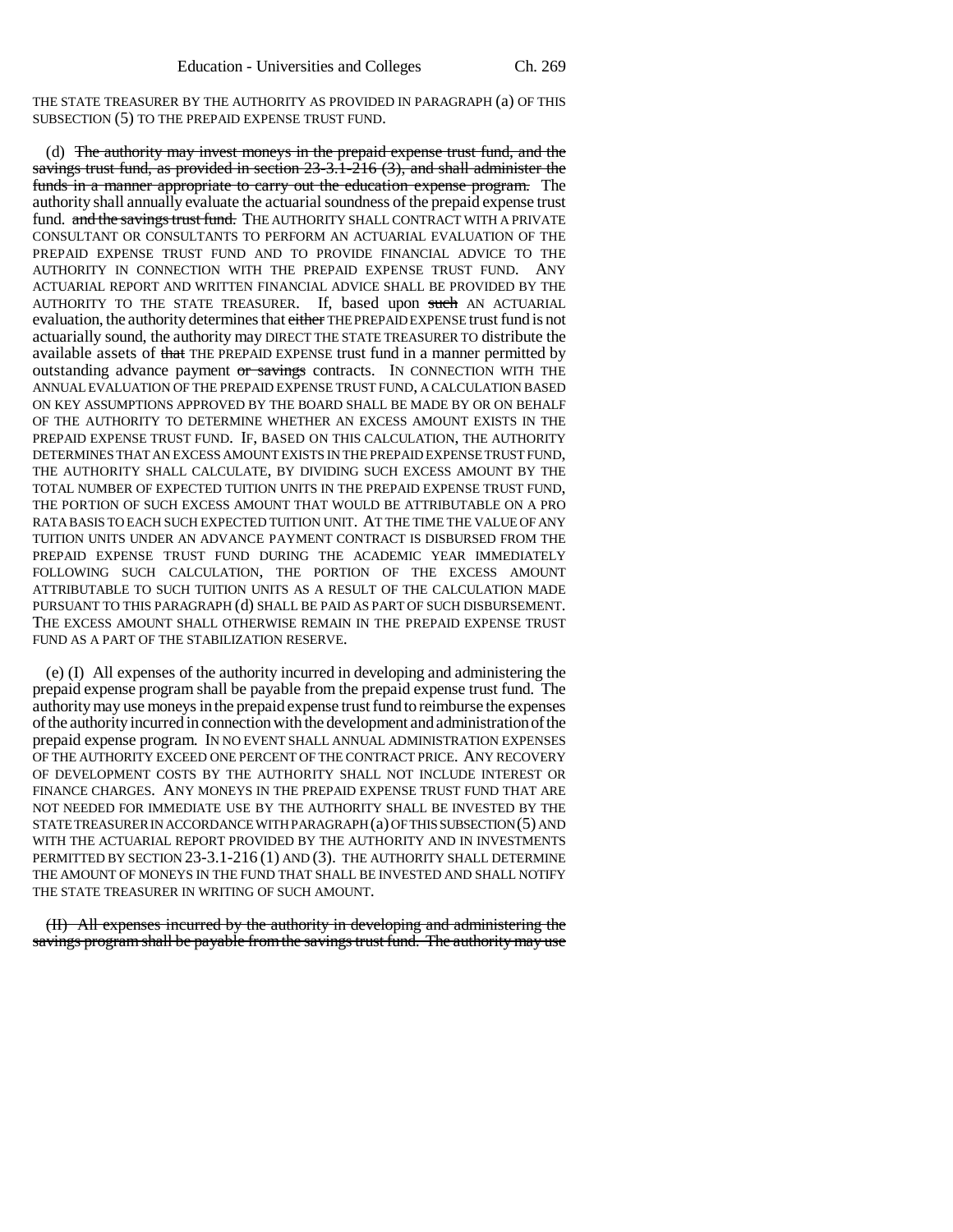moneys in the savings trust fund to reimburse the expenses of the authority incurred in connection with the development and administration of the savings program.

(6) (a) Prior to the development of policies and procedures for the education expense program pursuant to subsection  $(7)$  of this section, the authority shall conduct a feasibility study to develop criteria for a prepaid expense program and a savings program and to evaluate the financial soundness of such programs based on such criteria, including a study of the use of private service providers for investment, marketing, and records administration in such programs. The feasibility study shall include, but need not be limited to, consideration of the following criteria to be developed for such a program:

(I) The circumstances under which the benefits receivable under an advance payment contract or the deposits made under a savings contract may be used either at an institution other than the institution designated in the contract or for a purpose other than higher education expenses;

(II) The circumstances under which the benefits receivable under an advance payment contract or the deposits made under a savings contract may be transferred from the designated qualified beneficiary to another qualified beneficiary;

(III) The basis on which refunds of advance payments may be available from the prepaid expense trust fund and deposits may be disbursed from the savings trust fund;

(IV) Restrictions on and the basis for termination of advance payment and savings contracts;

(V) Remedies available upon default under advance payment and savings contracts;

(VI) The basis the authority will use to set the amount and number of payments for purchasing advance payment contracts in accordance with subsection (2) of this section;

(VII) Any age limits or other limitations on the persons who may be designated as qualified beneficiaries;

(VIII) The specific educational costs to be guaranteed by any advance payment contract;

(IX) The basis for calculation of any benefits receivable under an advance payment contract other than guaranteed tuition;

(X) The time period within which the benefits receivable under an advance payment contract must be exercised or deposits under a savings contract must be withdrawn;

(XI) The basis for determination of ownership of the rights and payments to be received under an advance payment contract and of the deposits under a savings contract; and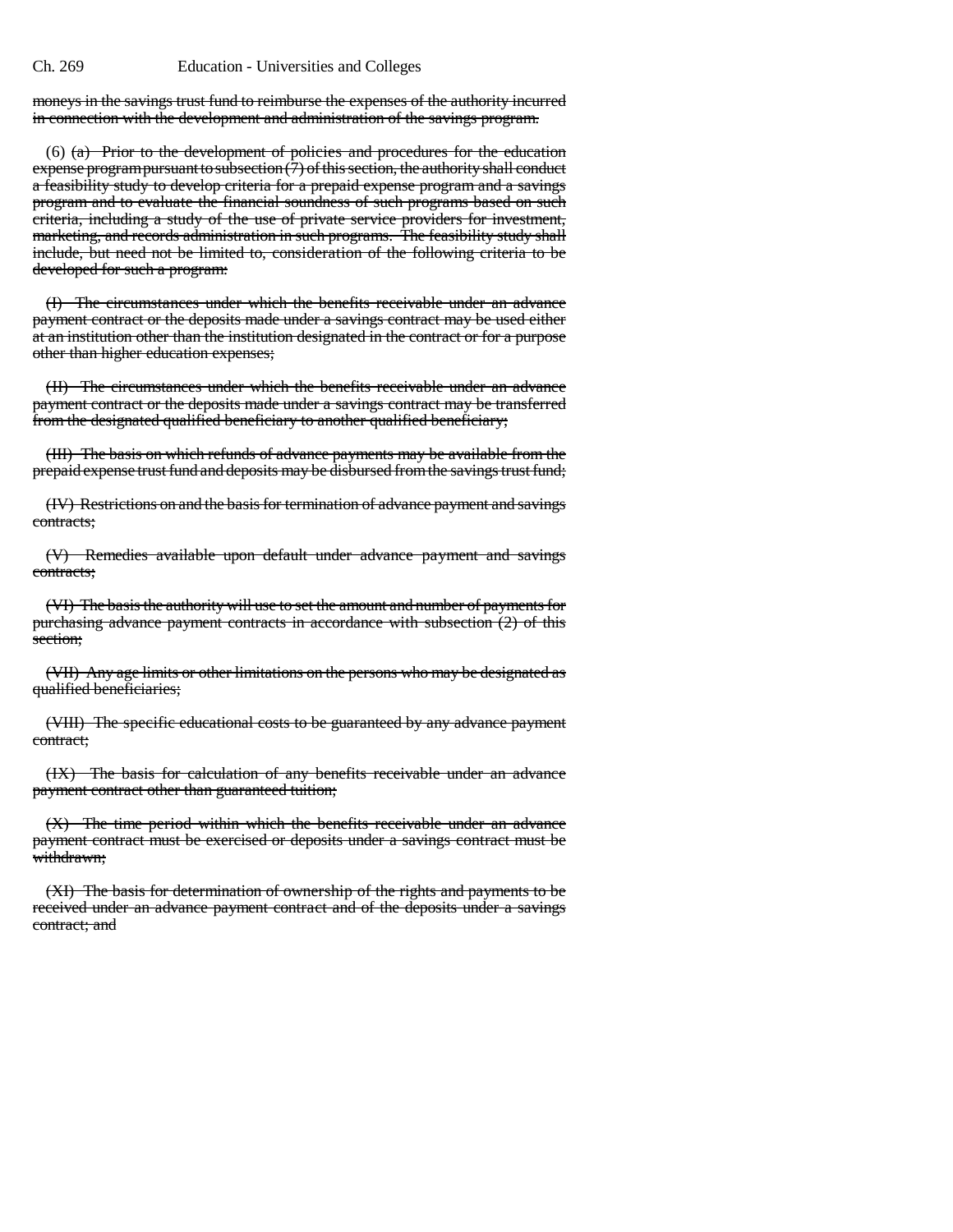(XII) The length and timing of the annual period during which advance payment contracts may be purchased and savings contracts may be entered into.

(b) The authority shall cooperate and consult with the office of the governor, the office of the state treasurer, the commission, the governing boards of the state institutions of higher education, students, private institutions, and other interested institutions in conducting the feasibility study. The authority shall periodically consult with the education committees of the senate and the house of representatives and with the joint budget committee in evaluating the feasibility of a fiscally sound education expense program.

(c) The authority shall present its findings regarding the feasibility of an education expense program at a joint meeting of the education committees of the house of representatives and the senate no later than December 1, 1996. During such presentation, the authority shall solicit comments and suggestions regarding its findings and the proposed program from the members of the committees and shall recommend whether to proceed to implement a program and whether any laws regarding the education expense program should be amended or repealed.

(7) After consultation with the governor, the state treasurer, the commission, the governing boards of the state institutions of higher education, the education committees of the house of representatives and the senate, and the joint budget committee of the general assembly, the board shall adopt and publish policies and procedures for implementing the education expense program. Such policies and procedures shall be effective and implemented no later than July 1, 1997.

(8) If, at any time, the authority determines that the education PREPAID expense program, or any aspect thereof, is not financially sound, the authority may discontinue permanently or for a period of time the prepaid expense program or savings program or that particular aspect of the program and the execution of additional advance payment or savings contracts. The authority STATE TREASURER shall continue to administer and maintain the prepaid expense and savings trust funds INVEST MONEYS IN THE PREPAID EXPENSE TRUST FUND BASED UPON THE ADVICE AND RECOMMENDATIONS OF THE AUTHORITY AND SHALL CONTINUE TO MAKE DISBURSEMENTS FROM THE PREPAID EXPENSE TRUST FUND IN CONNECTION WITH THE PREPAID EXPENSE PROGRAM BASED UPON THE DIRECTION OF THE AUTHORITY for the benefit of existing purchasers depositors, and qualified beneficiaries except as otherwise authorized.

**SECTION 9.** 23-3.1-211, Colorado Revised Statutes, is amended to read:

**23-3.1-211. Personal liability.** Neither the members of the board, employees of the authority, nor any person executing the bonds or notes or advance payment or savings contracts shall be liable personally on bonds or notes or advance payment or savings contracts or be subject to any personal liability or accountability by reason of the issuance thereof or as a result of the education PREPAID expense program.

**SECTION 10.** 23-3.1-213, Colorado Revised Statutes, is amended to read:

**23-3.1-213. Payment of bonds and advance payment contracts - limited liability of state.** (1) Bonds and notes issued by the authority shall BE PAYABLE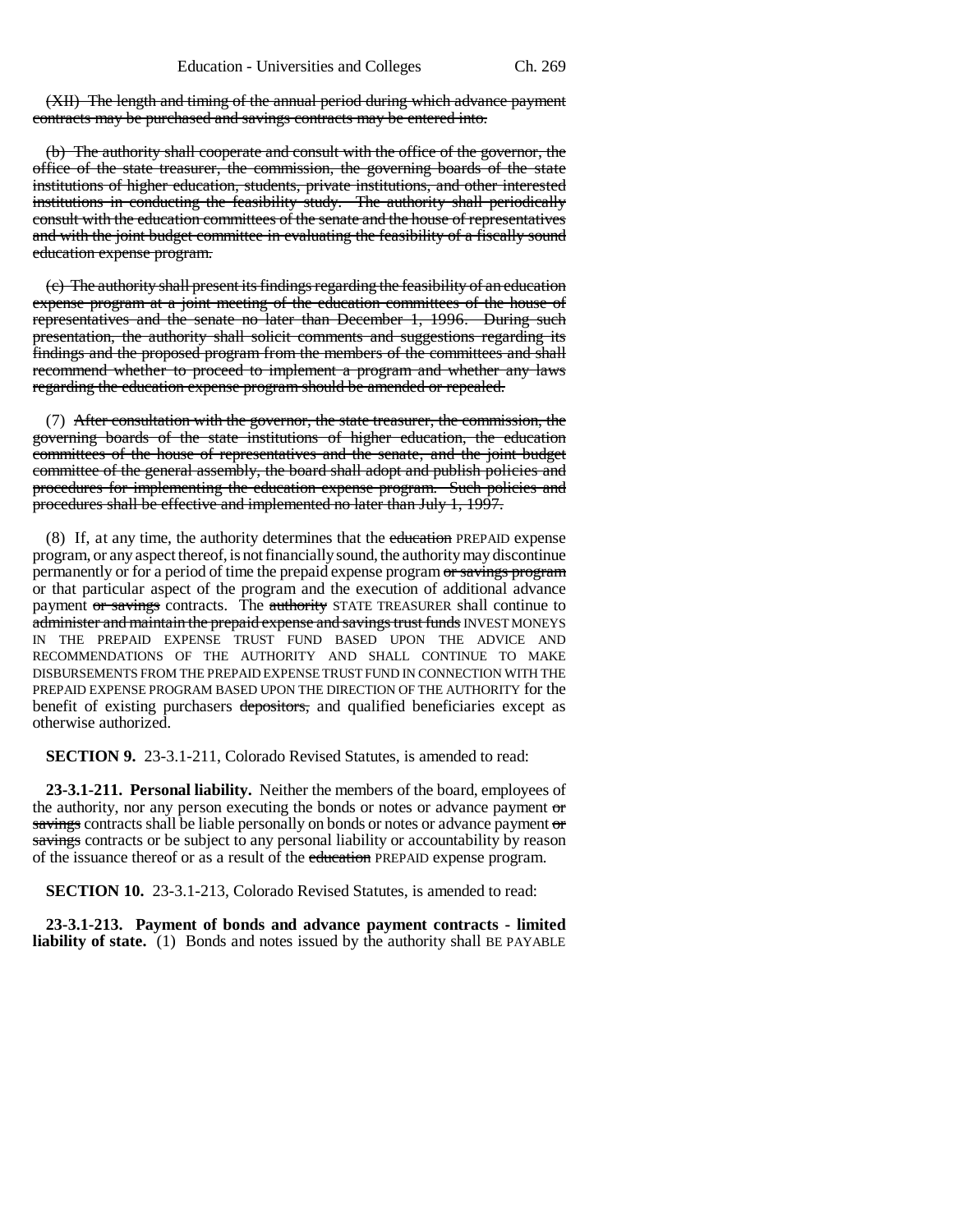#### Ch. 269 Education - Universities and Colleges

SOLELY FROM THE FUNDS PROVIDED FOR IN THIS PART 2 AND SHALL not OTHERWISE constitute or become an indebtedness, a debt, or a liability of the state, nor shall the state OTHERWISE be liable on such bonds and notes, nor shall such bonds or notes constitute the giving, pledging, or loaning of the full faith and credit of the state. but such bonds and notes shall be payable solely from the funds provided for in this part 2. The issuance of bonds or notes under the provisions of this part 2 shall not obligate the state or empower the authority, directly, indirectly, or contingently, to levy or collect any form of taxes or assessments, to create any indebtedness payable out of taxes or assessments, or to make any appropriation for their payment, and such appropriation, levy, or collection is prohibited.

(2) Nothing in this section shall prevent or be construed to prevent the authority from pledging its full faith and credit to the payment of bonds or notes authorized pursuant to this part 2, but Nothing in this part 2 shall be construed to authorize the authority to create a debt of the state within the meaning of the constitution or statutes of Colorado; and all bonds issued by the authority pursuant to the provisions of this part 2 are payable and shall state that they are payable solely from the funds pledged for their payment in accordance with the resolution authorizing their issuance or with any trust indenture executed as security for such bonds and are not OTHERWISE a debt or liability of the state of Colorado.

(3) EXCEPT AS OTHERWISE PROVIDED IN THIS PART 2, the state shall not be liable in any event for the payment of the principal of or interest on any bonds of the authority or for the performance of any pledge, obligation, or agreement of any kind whatsoever which THAT may be undertaken by the authority. No breach of any such pledge, obligation, or agreement shall impose any pecuniary liability upon the state, EXCEPT FROM FUNDS SPECIFICALLY PLEDGED BY THE STATE, or any charge upon its general credit or against its taxing power.

(4) EXCEPT AS OTHERWISE PROVIDED IN THIS PART 2, advance payment contracts savings contracts, and the benefits due thereunder shall BE PAYABLE SOLELY FROM THE MONEYS IN THE PREPAID EXPENSE TRUST FUND, AND SHALL not OTHERWISE constitute or become an indebtedness, a debt, or a liability of the state, nor shall the state OTHERWISE be liable on such advance payment or savings contracts, nor shall such advance payment or savings contracts constitute the giving, pledging, or loaning of the full faith and credit of the state. but such advance payment and savings contracts and the benefits due thereunder shall be payable solely from the moneys in the prepaid expense and savings trust funds, respectively. Advance payment contracts and the benefits due thereunder shall be payable by the authority solely from moneys in the prepaid expense trust fund and are not payable from or secured in any way by other moneys or accounts of the authority. Savings contracts and the benefits due thereunder shall be payable by the authority solely from moneys in the savings trust fund and are not payable from or secured in any way by other moneys or accounts of the authority.

**SECTION 11.** 23-3.1-216, Colorado Revised Statutes, is amended to read:

**23-3.1-216. Investment of funds.** (1) The authority may invest any funds FUNDS OF THE AUTHORITY, INCLUDING THE MONEYS HELD IN THE COLORADO STUDENT OBLIGATION BOND AUTHORITY FUND CREATED IN SECTION 23-3.1-205.4, MAY BE INVESTED in securities meeting the investment requirements established in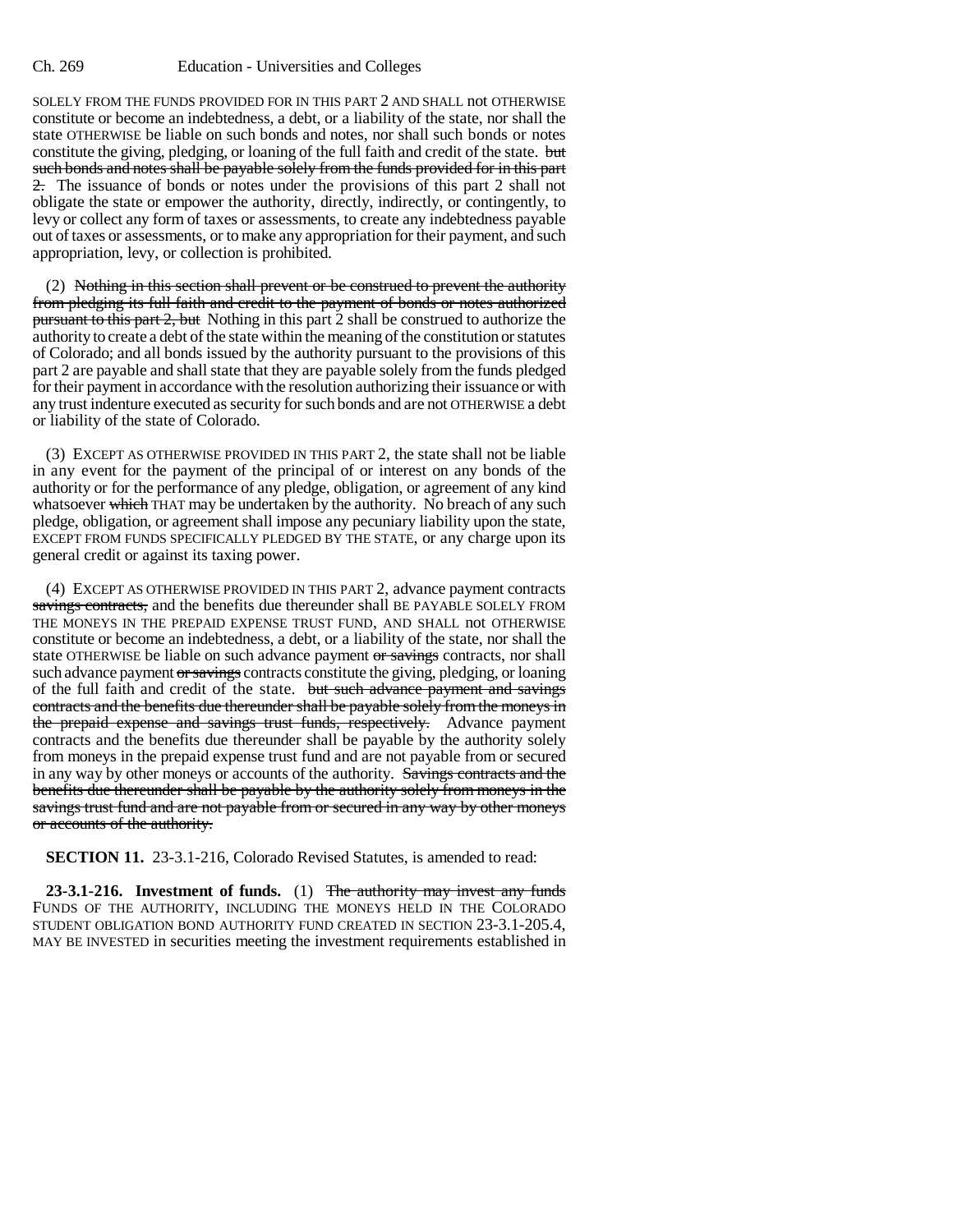part 6 of article 75 of title 24, C.R.S.; in certificates of deposit or time deposits constituting direct obligations of any bank or savings and loan association in Colorado which THAT may be made only in those certificates of deposit or time deposits in banks or savings and loan associations which THAT are insured by the federal deposit insurance corporation or federal savings and loan insurance corporation and may not exceed the maximum of such insurance unless such banks or savings and loan associations are eligible public depositories and such excess is secured by a pledge of eligible collateral as required by either article 10.5 or article 47 of title 11, C.R.S.; or in obligations of the student loan marketing association or any successor organization. Any such securities may be purchased at the offering or market price at the time of such purchase. The authority may invest its Funds OF THE AUTHORITY MAY BE INVESTED with such maturities as determined by the STATE TREASURER, BASED UPON THE ADVICE AND RECOMMENDATIONS OF THE authority, if such maturities are on a date or dates prior to the time when, in the judgment of the STATE TREASURER, BASED UPON THE ADVICE AND RECOMMENDATIONS OF THE authority, the funds so invested will be required for expenditure. The express judgment of the authority as to the time when any funds will be required for expenditure or be redeemable is final and conclusive.

(2) The board may direct a corporate trustee  $\frac{1}{2}$  which THAT holds funds of the authority pursuant to a trust indenture between such trustee and the authority to invest or reinvest such funds in any investments, other than those specified in subsection (1) of this section, if the board determines by resolution, including but not limited to a bond resolution, that:

(a) Such investment meets the standard for investments established in section 15-1-304, C.R.S.;

(b) The income on such investment is at least comparable to income then available on the investments permitted in subsection (1) of this section; and

(c) Such investment will assist the authority in alleviating an insufficient access to student obligations from normal private market sources.

(3) In addition to the investments otherwise permitted in this part 2, the authority STATE TREASURER may invest moneys in the prepaid expense and the savings trust funds TRUST FUND in the following:

(a) State and municipal bonds;

(b) Corporate notes, bonds, and debentures, whether or not convertible, to the extent provided for in paragraph (d) of this subsection (3);

(c) Participation agreements with life insurance companies;

(d) Common or preferred stock; except that:

(I) No investment of moneys in the prepaid expense trust fund  $\sigma r$  the savings trust fund in common or preferred stock, or both, of any corporation shall be of an amount that exceeds five percent of the then book value MARKET VALUE OF INVESTABLE ASSETS of such THE trust fund EXCEPT THAT, SUCH AMOUNT MAY EXCEED FIVE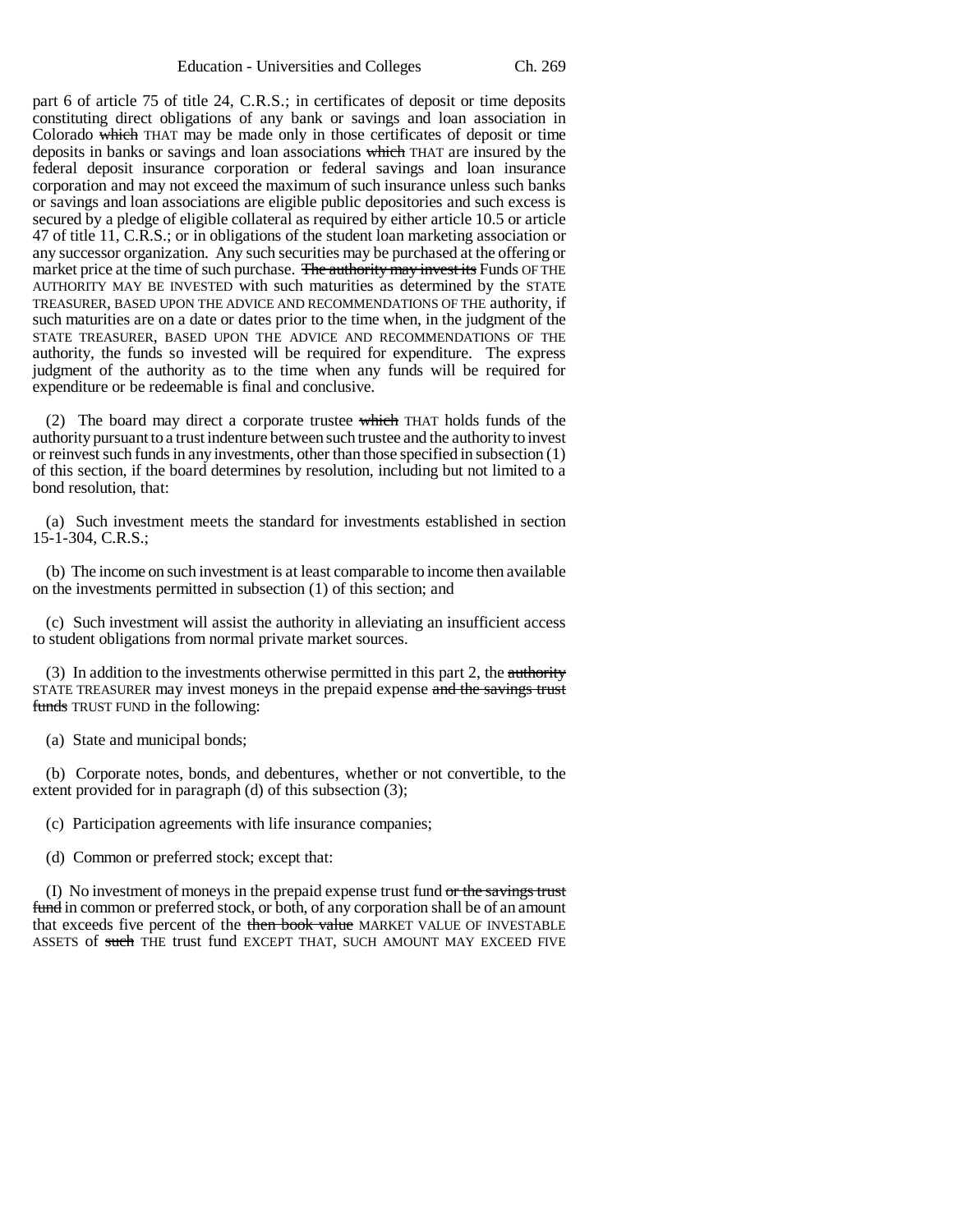PERCENT, FOR A PERIOD NOT TO EXCEED SIXTY CONSECUTIVE DAYS;

(II) Neither The prepaid expense trust fund nor the savings trust fund shall NOT acquire more than five percent of the outstanding stock or bonds of any single corporation; and

(III) The aggregate amount of moneys of the prepaid expense trust fund or savings trust fund invested in common or preferred stock, or in corporate bonds, notes, or debentures which THAT are convertible into common or preferred stock, or in investment trust shares shall not exceed sixty percent of the then book value MARKET VALUE OF INVESTABLE ASSETS of either fund or the aggregate of the funds THE PREPAID EXPENSE TRUST FUND; EXCEPT THAT SUCH MARKET VALUE OF INVESTABLE ASSETS MAY EXCEED SIXTY PERCENT, BY NOT MORE THAN FIVE PERCENT, FOR A PERIOD NOT TO EXCEED SIXTY CONSECUTIVE DAYS; and

(d.5) INVESTMENTS IN THE FORM OF MUTUAL FUNDS; AND

(e) Any guaranteed investment contract, guaranteed interest contract, annuity contract, or funding agreement if the board determines by resolution that:

(I) Such contract or agreement meets the standard for investments established in section 15-1-304, C.R.S.;

(II) The income on such contract or agreement is at least comparable to the income then available on the other investments permitted in this section; and

(III) Such contract or agreement will assist the authority in maintaining an actuarially sound trust fund.

**SECTION 12.** 23-3.1-217, Colorado Revised Statutes, is amended to read:

**23-3.1-217. Proceeds as trust funds.** EXCEPT AS OTHERWISE PROVIDED IN THIS PART 2, all moneys received pursuant to this part 2, whether as proceeds from the sale of bonds, notes, or other obligations or as revenues or receipts, including moneys received under advance payment contracts and savings contracts, shall be deemed to be trust funds to be held and applied solely as provided in this part 2. Any officer, bank, or trust company with which such moneys are deposited shall act as trustee of such moneys and shall hold and apply the same for the purposes of this part 2, subject to such regulations POLICIES AND GUIDELINES as the authority and the resolution authorizing the bonds, notes, or other obligations of any issue or the trust agreement INDENTURE securing such obligations provides.

**SECTION 13.** 23-3.1-217.5, Colorado Revised Statutes, is amended to read:

**23-3.1-217.5. Claims of creditors - exemption.** Moneys credited to or expended from the prepaid expense trust fund or the savings trust fund by or on behalf of a purchaser depositor, or qualified beneficiary of an advance payment contract or a savings contract made under this part 2, which contract has not been terminated, are exempt from all claims of creditors of the purchaser, the depositor, the qualified beneficiary, or the authority.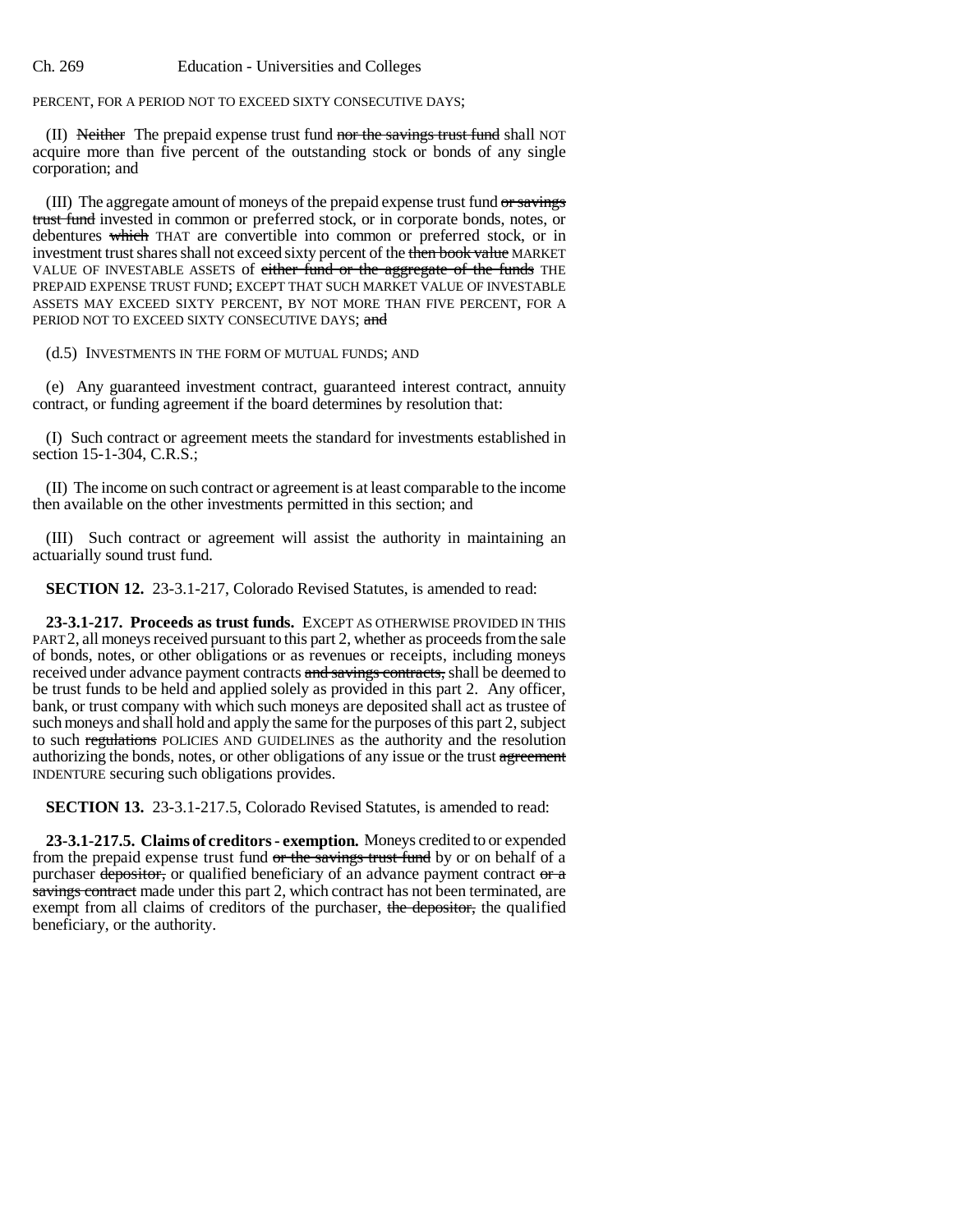**SECTION 14.** 23-3.1-221, Colorado Revised Statutes, is amended to read:

**23-3.1-221. Account of activities - receipts for expenditures - report - audit.** The authority shall keep an accurate account of all its activities and of all its receipts and expenditures and shall report annually on such activities, receipts, and expenditures in the month of February to its members, to the governor, to the commission, and to the state auditor in a form prescribed by the controller. Also included in the report shall be any recommendations with reference to additional legislation, a financial analysis of the actuarial soundness of the prepaid expense trust fund, and the savings trust fund, and other action that may be necessary to carry out the purposes of the authority. The state auditor may investigate the affairs of the authority and may examine the properties and records of the authority, and the controller may prescribe methods of accounting and the rendering of periodical reports in relation to undertakings by the authority. The authority DEPARTMENT OF HIGHER EDUCATION shall adopt and prepare a budget FOR THE AUTHORITY for the next fiscal year. in accordance with the bylaws of the authority. BEGINNING JULY 1, 2000, the fiscal year of the authority shall begin on **October** JULY 1 and shall end on September JUNE 30. THE AUTHORITY SHALL NOT BE REQUIRED TO COMPLY WITH FISCAL RULES OF THE STATE OF COLORADO UNTIL JULY 1, 2000.

**SECTION 15.** Part 2 of article 3.1 of title 23, Colorado Revised Statutes, is amended BY THE ADDITION OF A NEW SECTION to read:

**23-3.1-226. Policies for promotion and disclosure of program information.** (1) THE AUTHORITY SHALL DESIGN A POLICY RELATED TO THE PROMOTION OF THE PREPAID EXPENSE PROGRAM AND A POLICY RELATED TO THE DISCLOSURE OF PROGRAM-RELATED INFORMATION TO PURCHASERS OR QUALIFIED BENEFICIARIES IN A MANNER CONSISTENT WITH THIS PART 2 AND CONSISTENT WITH THE REQUIREMENTS OF SECTION 529 OF THE INTERNAL REVENUE CODE IN ORDER TO REQUIRE THAT:

(a) APPROPRIATE PROMOTIONAL MATERIAL AND PROGRAM-RELATED INFORMATION DISCLOSE THE AVERAGE TUITION INCREASE IN STATE INSTITUTIONS OF HIGHER EDUCATION IN COLORADO, AS DEFINED IN SECTION 23-3.3-101 (4), OVER THE PREVIOUS FIVE YEARS;

(b) ANNUAL STATEMENTS TO PURCHASERS OR QUALIFIED BENEFICIARIES DISCLOSE THE NUMBER OF TUITION UNITS PAID FOR, THE PAYMENTS MADE FOR SUCH TUITION UNITS, AND THE CURRENT VALUE OF SUCH TUITION UNITS, AS WELL AS THE AVERAGE TUITION INCREASES IN STATE INSTITUTIONS OF HIGHER EDUCATION IN COLORADO, AS DEFINED IN SECTION 23-3.3-101 (4), OVER THE FIVE PREVIOUS YEARS;

(c) AN ANNUAL REPORT TO EACH PURCHASER OF AN ADVANCE PAYMENT CONTRACT SETTING FORTH THE VALUE AND RATE OF RETURN ON THE ADVANCE PAYMENT CONTRACT BASED ON A CALCULATION OF AVERAGE TUITION AND SETTING FORTH THE AMOUNT OF THE STABILIZATION RESERVE AND RETAINED EARNINGS IN THE PREPAID EXPENSE PROGRAM. THE REPORT SHALL BE PROVIDED AT LEAST ANNUALLY AND UPON REQUEST OF THE PURCHASER OF THE ADVANCE PAYMENT CONTRACT;

(d) PROMOTIONAL MATERIAL AND PROGRAM-RELATED INFORMATION DISCLOSE THAT NO MONEYS INVESTED IN THE PREPAID EXPENSE PROGRAM ARE INSURED BY THE STATE OF COLORADO AND THAT NEITHER THE PRINCIPAL DEPOSITED NOR THE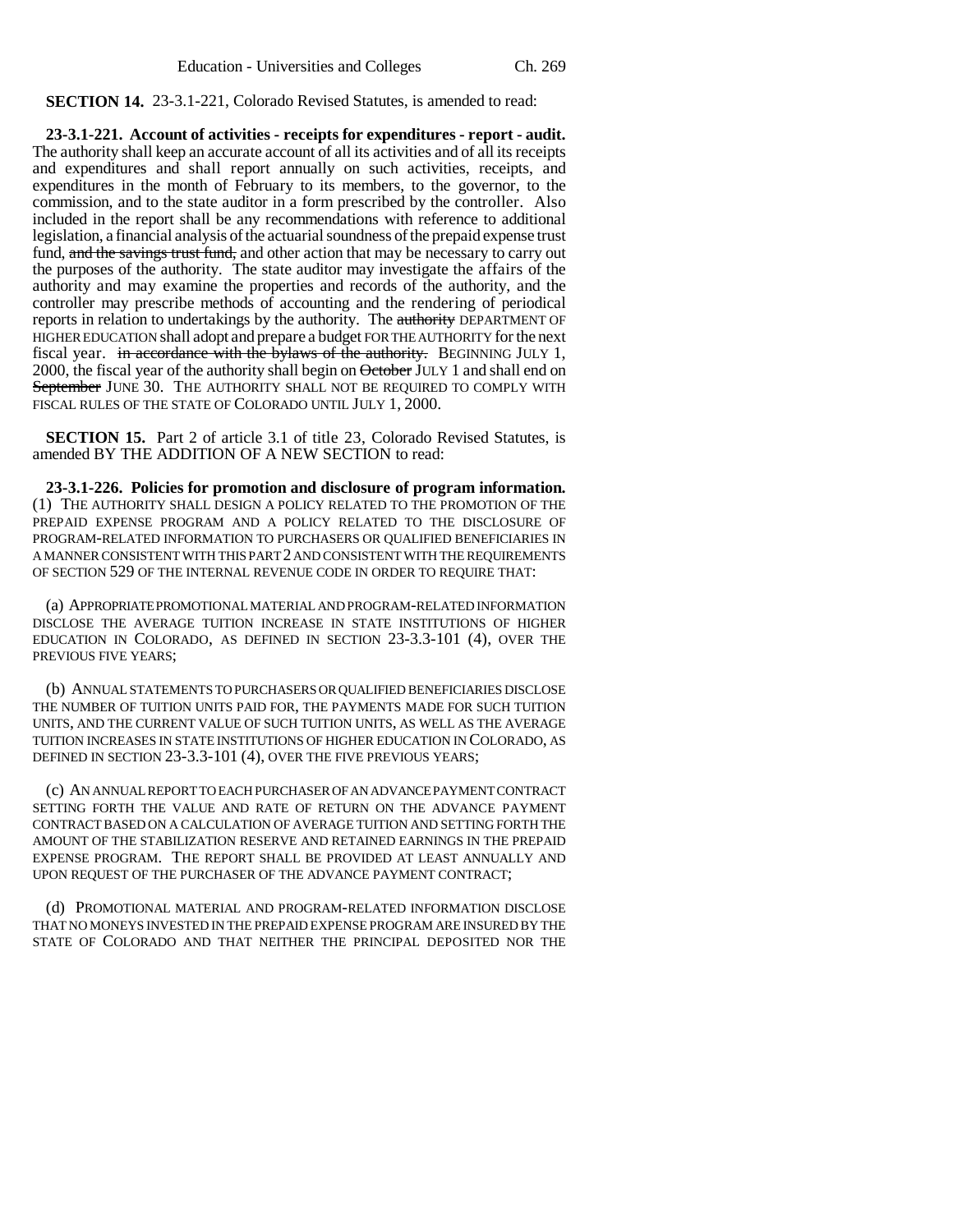INVESTMENT RETURNED IS GUARANTEED BY THE STATE OF COLORADO. SUCH MATERIAL AND INFORMATION SHALL ALSO DISCLOSE THE EXISTENCE OF A STABILIZATION RESERVE TO BETTER SUPPORT ITS LIABILITY; AND

(e) ANY FEES PAID FROM MONEYS COLLECTED PURSUANT TO THIS PART 2 ARE DISCLOSED IN PROMOTIONAL MATERIAL AND PROGRAM-RELATED INFORMATION PROVIDED TO THE PUBLIC AND TO PURCHASERS OR QUALIFIED BENEFICIARIES, INCLUDING DISCLOSURE OF AMOUNTS ASSESSED FOR PAYMENTS OVER TIME.

**SECTION 16.** Part 3 of article 3.1 of title 23, Colorado Revised Statutes, is amended to read:

### PART 3 COLLEGE SAVINGS PLAN

**23-3.1-301. Legislative declaration.** The general assembly hereby finds, determines, and declares that a choice of education opportunities will benefit the residents of the state of Colorado and that the establishment of a college savings program, to be administered by the Colorado student obligation bond authority using a plan designed by the department of the treasury, will enhance the availability of postsecondary educational opportunities for residents. It is the intent of the general assembly to achieve this purpose through a public-private partnership using selected financial institutions to serve as account holders and managers of individual college savings accounts.

**23-3.1-302. Definitions.** As used in this part 3, unless the context otherwise requires:

(1) "Account" means an individual trust account or savings account established pursuant to this part 3.

(2) "Account owner" means the person designated at the time an account is opened as having the right to withdraw moneys from the account before the account is disbursed to or for the benefit of the designated beneficiary.

(3) "Authority", PRIOR TO THE EFFECTIVE DATE OF SENATE BILL 00-164, AS ENACTED AT THE SECOND REGULAR SESSION OF THE SIXTY-SECOND GENERAL ASSEMBLY, means the Colorado student obligation bond authority created pursuant to EXISTING AS AN INDEPENDENT PUBLIC BODY POLITIC IN ACCORDANCE WITH section 23-3.1-203. ON AND AFTER THE EFFECTIVE DATE OF SENATE BILL 00-164, AS ENACTED AT THE SECOND REGULAR SESSION OF THE SIXTY-SECOND GENERAL ASSEMBLY, "AUTHORITY" MEANS THE COLORADO STUDENT OBLIGATION BOND AUTHORITY TRANSFERRED TO THE DEPARTMENT OF HIGHER EDUCATION AND EXISTING AS A DIVISION OF THAT DEPARTMENT PURSUANT TO SECTION 23-3.1-203.

(4) "Designated beneficiary" or "beneficiary" means, with respect to an account, the person designated at the time the account is opened, or the person who replaces a designated beneficiary, as the person whose education expenses are expected to be paid from the account.

(5) "Eligible education institution" has the same meaning as that term is defined in 26 U.S.C. sec. 135 (c) (3).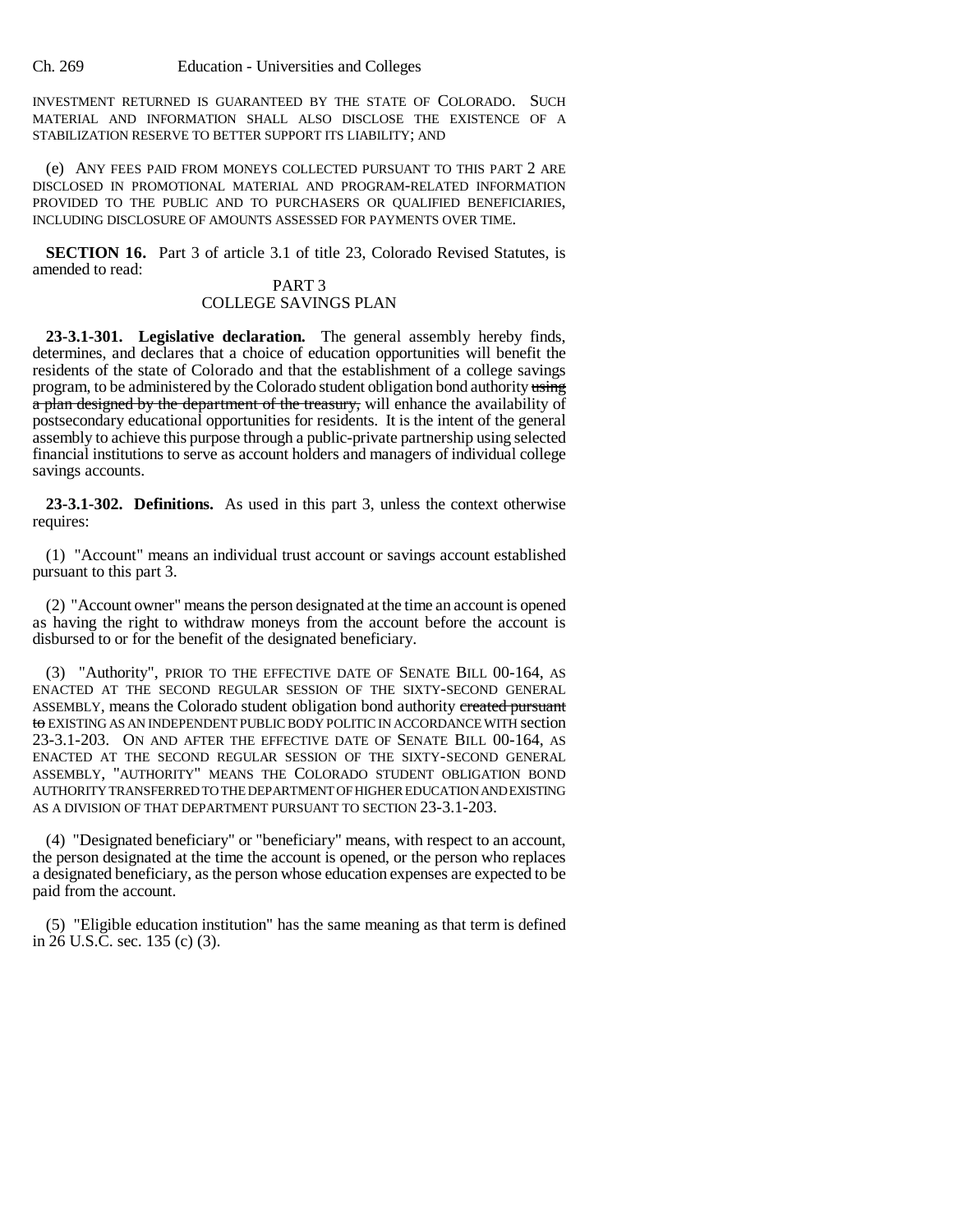(5.5) "EXECUTIVE DIRECTOR" MEANS THE EXECUTIVE DIRECTOR OF THE DEPARTMENT OF HIGHER EDUCATION.

(6) "Financial institution" means any state bank, state trust company, industrial bank, savings and loan association, credit union chartered by the state of Colorado, national bank, broker-dealer, mutual fund, insurance company, or other similar financial entity qualified to do business in the state of Colorado.

(7) "Internal revenue code" means the federal "Internal Revenue Code of 1986", as amended.

(8) "Manager" means a financial institution under contract with the authority to serve as administrator of the program and recipient of contributions on behalf of the program.

(9) "Member of the family" has the same meaning as that term is defined in 26 U.S.C. sec. 529 (e) (2).

(10) "Nonqualified withdrawal" means a withdrawal from an account other than a qualified withdrawal, a withdrawal made as the result of the death or disability of the designated beneficiary of an account, a withdrawal made as a result of the beneficiary's receipt of a scholarship, or a rollover or change of designated beneficiary.

(11) "Program" means the college savings program established pursuant to this part 3.

(12) "Qualified higher education expenses" has the same meaning as is provided for that term in 26 U.S.C. sec. 529 (e)  $(3)$ .

(13) "Qualified withdrawal" means a withdrawal from an account to pay the qualified higher education expenses of the designated beneficiary of the account, a withdrawal made on account of the death or disability of the designated beneficiary, or a withdrawal made on account of a scholarship, but only if the withdrawal is made in accordance with this part 3.

**23-3.1-303. Department - purpose - powers - duties.** (1) In addition to any other powers and duties specifically granted by law, the department of the treasury shall:

(a) Design the program and the policies related thereto in a manner consistent with this part 3 and consistent with the requirements of section 529 of the internal revenue code; and

(b) Approve any plan for promoting the program developed by a manager, as provided in section 23-3.1-305 (6) (f).

**23-3.1-304. Authority - purpose - powers - duties.** (1) In addition to any other powers or duties specifically granted to the authority in this part 3, the authority shall:

(a) Develop and implement the program in a manner consistent with this part  $3$  and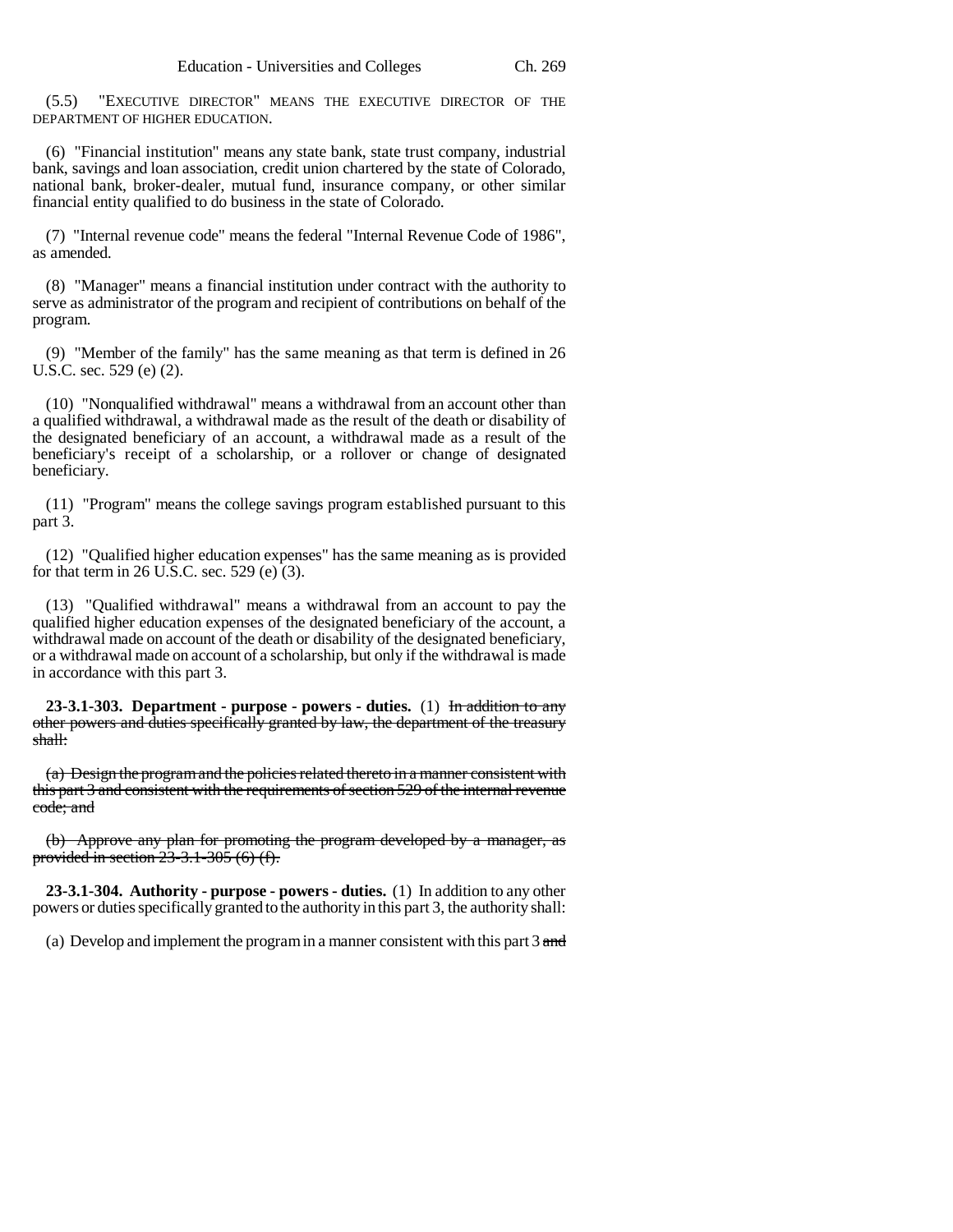with the program design and policies as established by the department of the treasury through the adoption of rules, guidelines and procedures;

(b) Select the financial institution or institutions, and enter into a contract with said institution or institutions to serve as managers and to invest the contributions deposited into the accounts;

(c) Establish rules regarding withdrawal of funds, which rules shall include provisions that will enable the authority or the manager to determine if a withdrawal is a nonqualified withdrawal or a qualified withdrawal;

(d) Retain the professional services of accountants, auditors, consultants, and other experts if necessary in order to implement and develop the program;

(e) Seek rulings and other guidance from the United States department of the treasury, the internal revenue service, and the securities and exchange commission relating to the program as is necessary for proper implementation and development of the program;

(f) Make changes to the program required in order for account owners and beneficiaries and the program to obtain or maintain federal income tax benefits or treatment provided by section 529 of the internal revenue code and exemptions under federal securities laws;

(g) When establishing rules, policies, guidelines, and procedures, interpret the provisions of this part 3 broadly in light of the purpose and objectives set forth in this part 3;

(h) Charge, impose, and collect administrative fees and service charges in connection with any agreement, contract, or transaction relating to the program in amounts not exceeding the cost of establishing and maintaining the program, SUBJECT TO THE APPROVAL OF THE EXECUTIVE DIRECTOR;

(i) Approve the application and review, for purposes of compliance with applicable laws and regulations, any informational materials utilized by the manager to be furnished to persons who desire to participate in the program established in this part 3;

(j) Promulgate rules DEVELOP POLICIES relating to penalties associated with nonqualified withdrawals from accounts pursuant to section 23-3.1-306 (8);

(k) Adopt rules A POLICY to prevent contributions on behalf of a designated beneficiary in excess of those necessary to pay the qualified higher education expenses of the designated beneficiary;

(l) Require that every contract, application, deposit slip, or other similar document that may be used in connection with a contribution to an account clearly indicate that the account is not insured by this state and neither the principal deposited nor the investment return is guaranteed by the state;

(m) MAKE AND EXECUTE CONTRACTS WITH DEPOSITORS;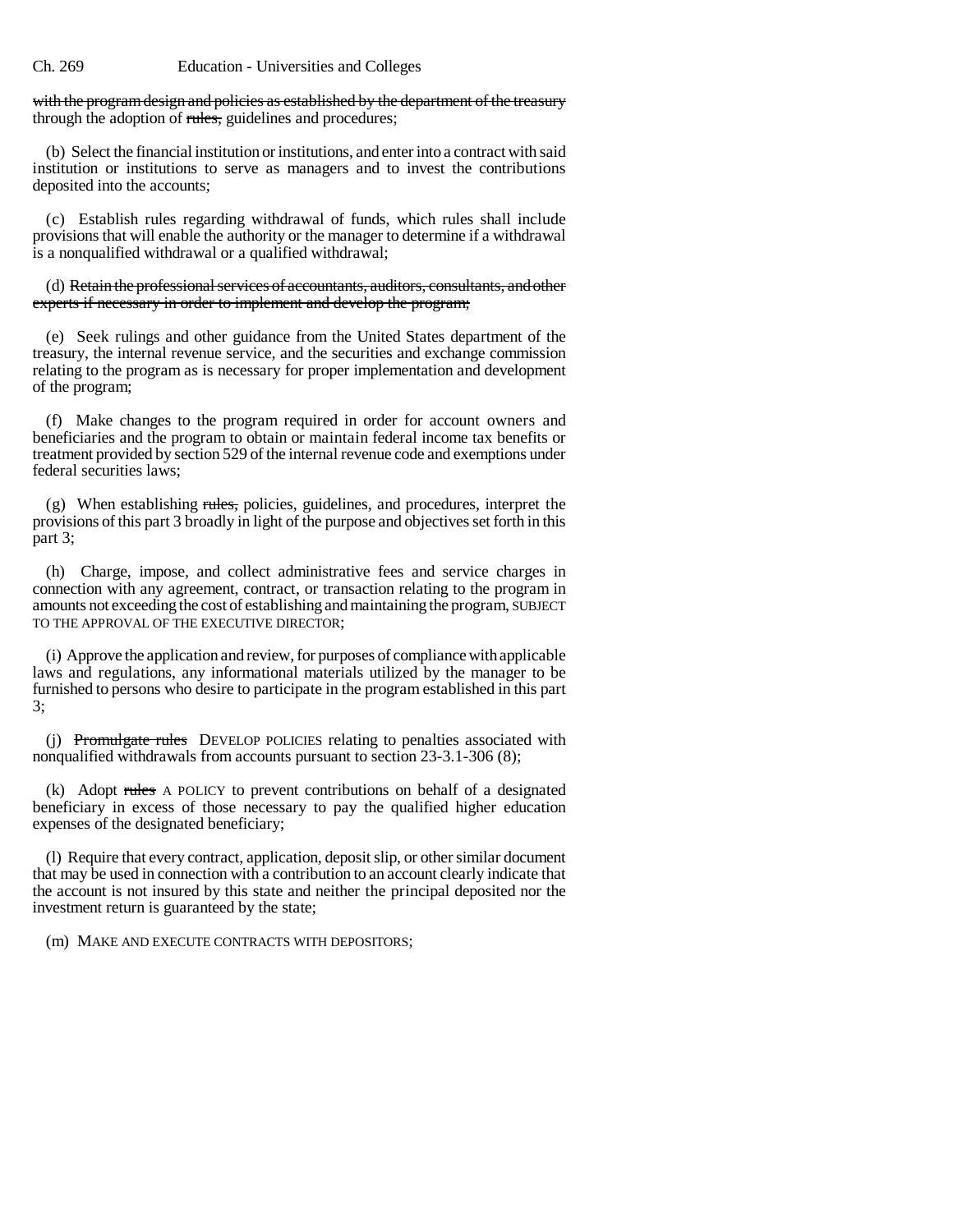(n) DO ALL THINGS NECESSARY AND CONVENIENT TO CARRY OUT THE PURPOSES OF THIS PART 3.

(2) Notwithstanding the restrictions in section 23-3.1-216, the authority is hereby authorized to contract with one or more financial institutions pursuant to section 23-3.1-305 to act as managers for the investment of contributions related to this program in stocks, bonds, mutual funds, and other such investments as deemed appropriate by the authority. In so doing, the authority shall be bound by the fiduciary duty described in section 15-1-304, C.R.S., and shall assure that investments by the managers are made with judgment and care which men THAT PERSONS of prudence, discretion, and intelligence exercise in the management of the property of another, not in regard to speculation but in regard to the permanent disposition of funds, considering the probable income as well as the probable safety of capital. The funds contributed to the accounts established by account owners pursuant to this section are held in trust by the authority and the manager for the sole benefit of the account owner and beneficiary. These contributions are not subject to any limitations on the investment of public funds and are not subject to section 20 of article X of the state constitution, which limits fiscal year spending of state government and other districts.

**23-3.1-305. Financial institutions - managers - purpose - selection requirements - contracts.** (1) The authority shall implement the program through the use of one or more financial institutions to act as managers. Under the program, potential account owners may establish accounts through the program at the financial institution.

(2) The authority shall solicit proposals from financial institutions to act as the recipients of contributions and managers.

(3) The authority shall select from among bidding financial institutions one or more financial institutions that demonstrate the most advantageous combination to account owners and beneficiaries, based on the following factors:

(a) Financial stability and integrity;

(b) The ability of the financial institution, directly or through a subcontract, to satisfy record-keeping and reporting requirements;

(c) The financial institution's plan for promoting the program and the investment that the financial institution is willing to make in order to promote the program;

(d) The historic ability of the investment instruments utilized by the financial institution to track the estimated costs of higher education as calculated by the United States department of education;

(e) The fees, if any, proposed to be charged to account owners for maintaining accounts;

(f) The minimum initial cash contribution and minimum contributions that the financial institution will require, and the willingness of the financial institution to accept contributions through payroll deduction plans or systematic deposit plans; and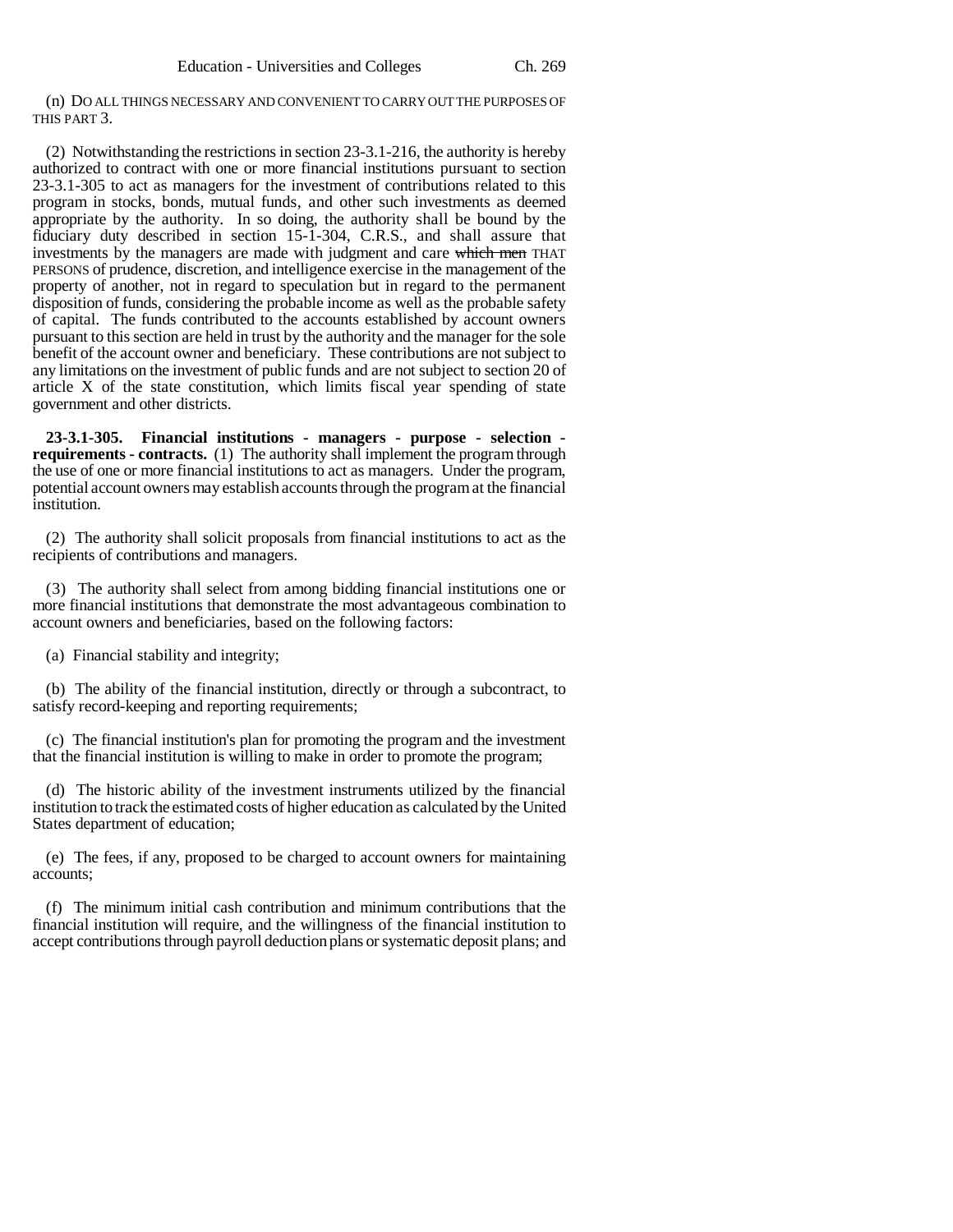(g) Any other benefits to the state or to its residents, included in the proposal, including an account opening fee payable to the authority by the account owner.

(4) The authority shall contract with one or more financial institutions, in accordance with subsection (5) of this section, to serve as managers and to invest the contributions to accounts. ON THE EFFECTIVE DATE OF SENATE BILL 00-164, AS ENACTED AT THE SECOND REGULAR SESSION OF THE SIXTY-SECOND GENERAL ASSEMBLY, PURSUANT TO SECTION 23-3.1-205.3, THE AUTHORITY SHALL SUCCEED TO ALL RIGHTS AND OBLIGATIONS UNDER ANY SUCH EXISTING CONTRACTS.

(5) The authority may select more than one financial institution for the program if the United States internal revenue service has provided guidance that giving a contributor a choice of two or more financial institutions will not cause the program to fail to qualify for favorable tax treatment under section 529 of the internal revenue code, and the authority concludes that the choice of two or more financial institutions is in the best interest of account owners and beneficiaries and will not interfere with the promotion of the program.

(5.5) THE AUTHORITY MAY SELECT A FINANCIAL INSTITUTION PURSUANT TO SUBSECTION (3) OF THIS SECTION WITHOUT REGARD TO THE PROVISIONS OF THE "PROCUREMENT CODE", ARTICLES 101 TO 112 OF TITLE 24, C.R.S.

(6) A manager shall:

(a) Take all actions required to keep the program in compliance with the requirements of this part 3 and to assure that the program is treated as a qualified state tuition plan under section 529 of the internal revenue code and to assure that the program is exempt from registration under the federal securities law;

(b) Keep adequate and separate records of each account and provide the authority with the information necessary to prepare the reports required by section 529 of the internal revenue code or file these reports on behalf of the authority;

(c) Compile and total information contained in statements required to be prepared pursuant to section 23-3.1-306 (16) and (17) and provide these compilations to the authority;

(d) Provide representatives of the authority access to the books and records of the manager to the extent needed to determine compliance with the contract;

(e) Hold all accounts in trust for the sole benefit of the account owner and beneficiary on behalf of the program, acting in a fiduciary capacity and making investments with judgment, care, and prudence as described in section 15-1-304, C.R.S.; and

(f) Develop a plan to promote the program and, after approval of such plan by the department of the treasury AUTHORITY, promote the program in accordance with the plan.

(7) Any contract executed between the authority and a financial institution pursuant to this section shall be for a term of at least five years and may be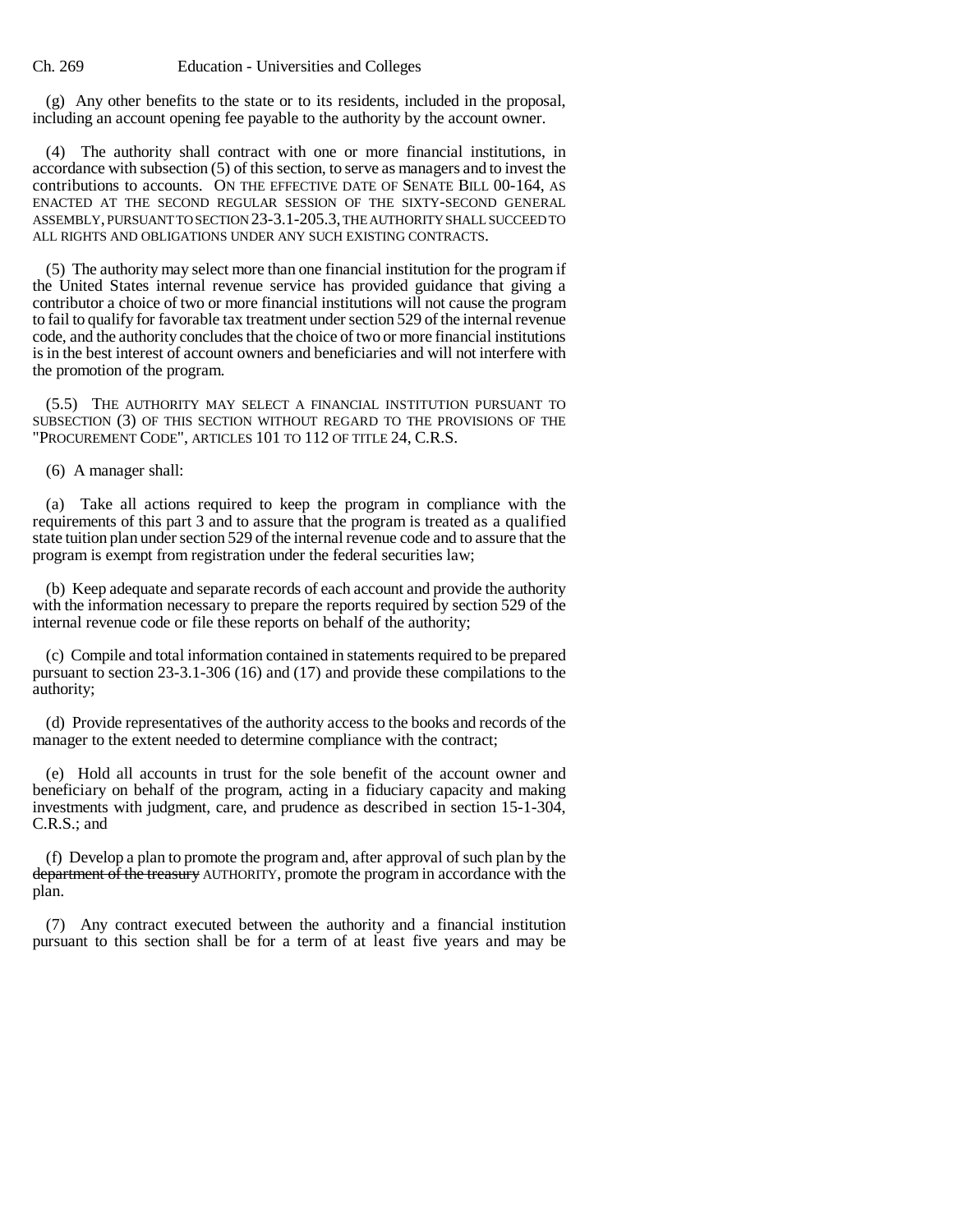renewable.

(8) If a contract executed between the authority and a financial institution pursuant to this section is not renewed, all of the following conditions shall apply at the end of the term of the nonrenewed contract, so long as applying these conditions does not disqualify the program as a qualified state tuition plan under section 529 of the internal revenue code:

(a) The authority shall continue to maintain the program at the financial institution;

(b) Accounts previously established at the financial institution shall not be terminated, except as provided in paragraph (e) of this subsection (8) or as provided in subsection (9) of this section;

(c) Additional contributions may be made to the accounts;

(d) No new accounts may be placed with that financial institution; and

(e) If the authority determines that continuing the accounts at the financial institution is not in the best interest of the account owners, the accounts may be transferred to another financial institution under contract with the authority.

(9) The authority may terminate a contract with a financial institution at any time. If a contract is terminated pursuant to this subsection (9), the authority shall take custody of accounts held at that financial institution and shall seek to promptly transfer the accounts to another financial institution that is selected as a manager and into investment instruments as similar to the original investments as possible pursuant to the guidelines established in section 23-3.1-306 (13). THE AUTHORITY MAY SELECT THE SUCCESSOR FINANCIAL INSTITUTION WITHOUT REGARD TO THE PROVISIONS OF THE "PROCUREMENT CODE", ARTICLES 101 TO 112 OF TITLE 24, C.R.S.

**23-3.1-306. Accounts - contributions - withdrawals - penalties - statements.** (1) The program shall be operated through the use of accounts. An account may be opened by any person who desires to save for the qualified higher education expenses of a potential beneficiary by satisfying each of the following requirements:

(a) Completing an application in the form prescribed by the financial institution and approved by the authority. Said application shall include the following information:

(I) The name, address, and social security number or employer identification number of any person that contributes to the account;

(II) The name, address, and social security number or employer identification number of the account owner;

(III) The name, address, social security number or employer identification number, and date of birth of the designated beneficiary;

(IV) A certification from the contributor that states that to the best of the contributor's knowledge, the account balance for the designated beneficiary in all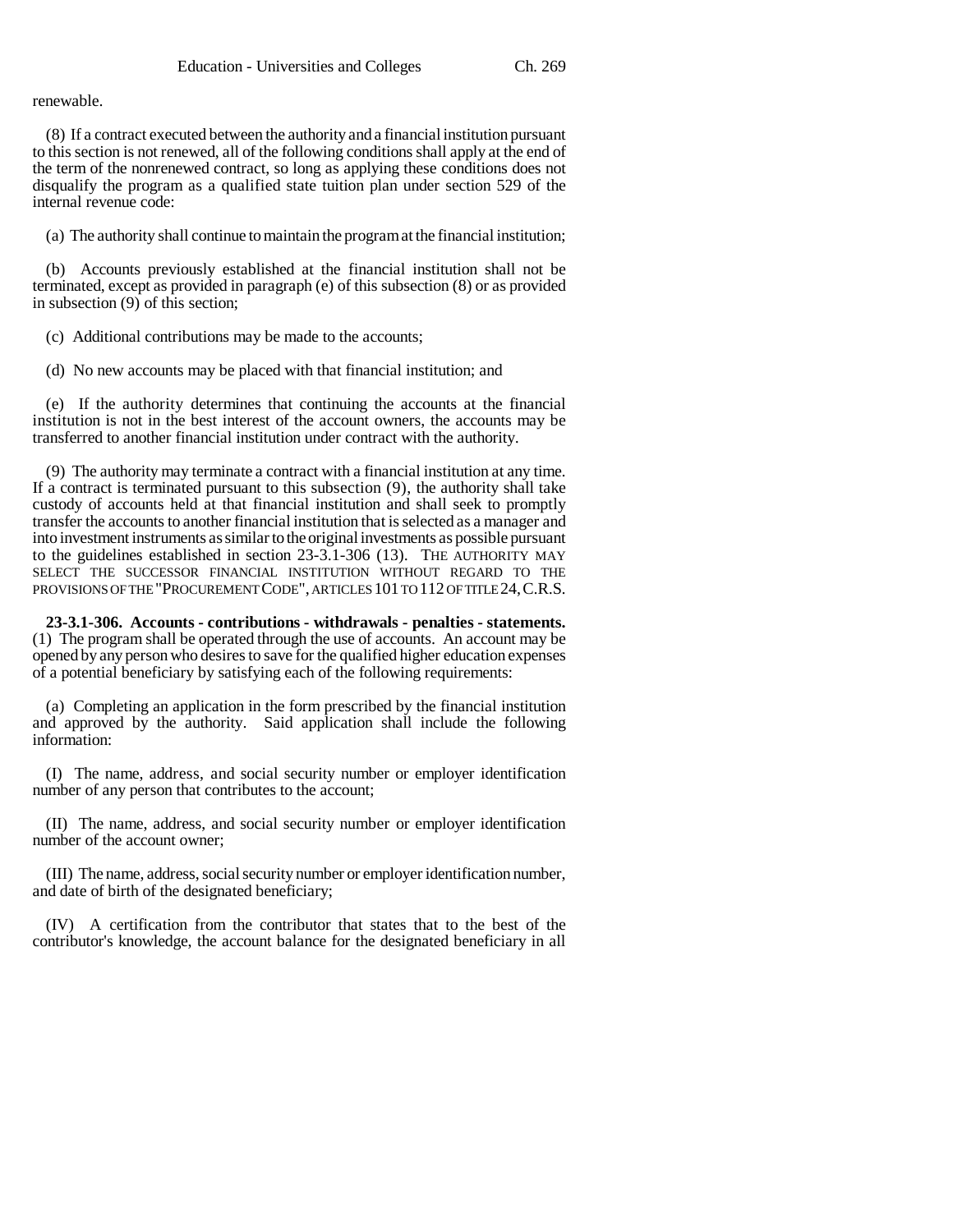#### Ch. 269 Education - Universities and Colleges

qualified state tuition programs, as defined in section 529 of the internal revenue code, does not exceed the greater of either a maximum college savings amount established by the authority or the cost in current dollars of qualified higher education expenses that the contributor reasonably anticipates the designated beneficiary will incur; and

(V) Any other information that the authority may deem necessary.

(b) Making the minimum contribution required by the financial institution to open an account.

(2) Any person may make contributions to an account, consistent with the terms established by the authority, after the account is opened.

(3) Contributions to accounts shall be made in cash only.

(4) Account owners may withdraw all or part of the balance from an account upon giving sixty days' notice, or upon such shorter period as may be authorized by the authority pursuant to rules established by the authority, including any applicable fees and penalties.

(5) An account owner may change the designated beneficiary of an account to an individual who is a member of the family or former designated beneficiary in accordance with procedures established by the authority.

(6) At the direction of the account owner, all or a portion of an account may be transferred to another account, if the designated beneficiary of the transferee account is a member of the family of the designated beneficiary of the transferor account.

(7) Changes in designated beneficiaries and rollovers under this section are not permitted if the changes or rollovers would violate rules related to excess contributions or rules related to investment choice.

(8) In the case of any nonqualified withdrawal from an account, an amount that would constitute more than a de minimis penalty, as determined by the authority in accordance with section 529 of the internal revenue code, shall be withheld as a penalty from the amount withdrawn or from funds remaining in the account and paid to the authority for use in operating the program and for state student financial aid.

(9) If an account owner makes a nonqualified withdrawal and no penalty amount is withheld pursuant to subsection (8) of this section, or the amount withheld is less than the amount required to be withheld pursuant to subsection (8) of this section for nonqualified withdrawals, the account owner shall pay the unpaid portion of the penalty to the authority on or before April15 of the following tax year.

(10) Each account shall be accounted for separately from all other accounts under the program.

(11) Separate records and accounting shall be maintained for each account for each designated beneficiary.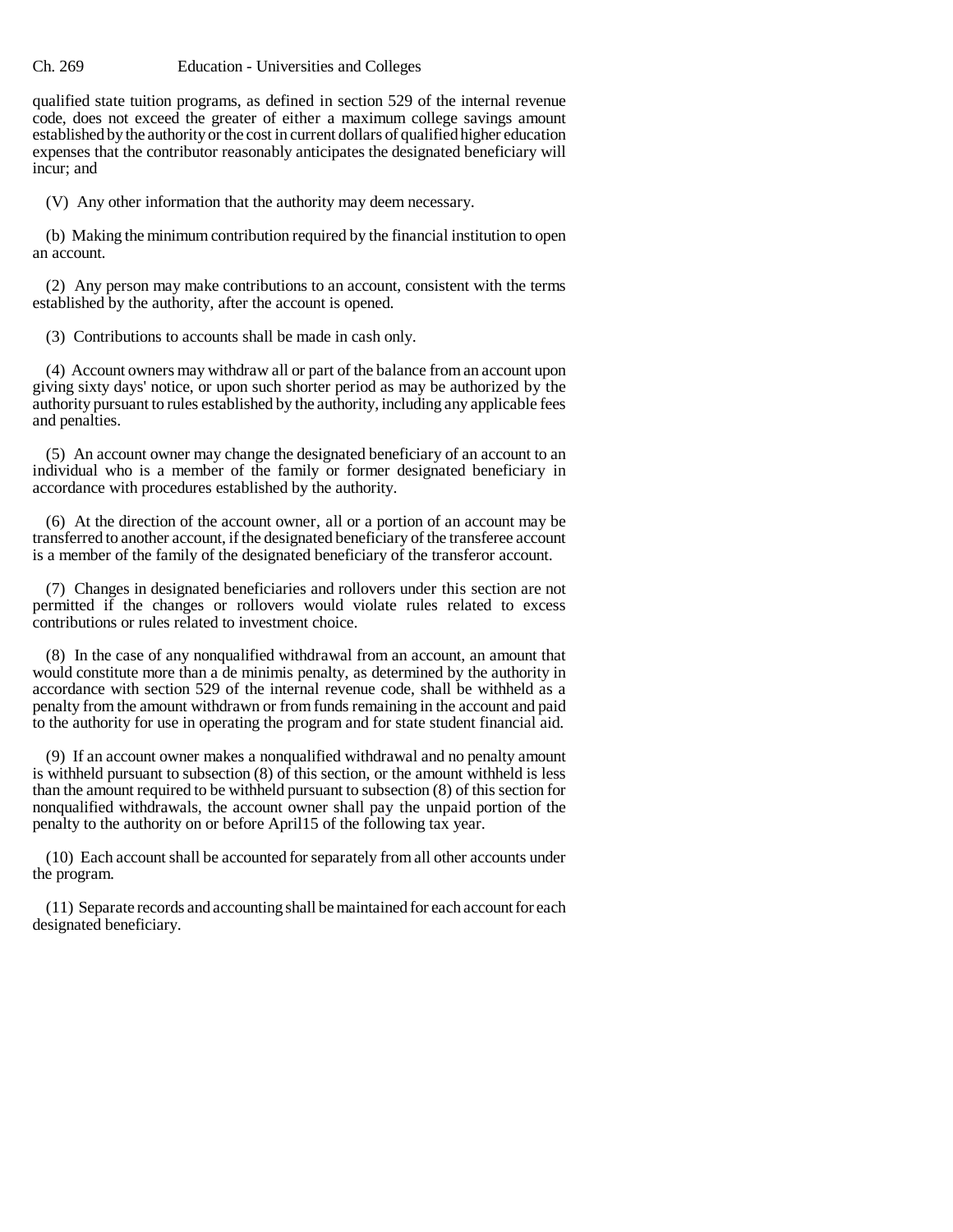(12) As long as prohibited by federal law, no contributor to, account owner of, or designated beneficiary of any account may direct the investment of any contribution to an account or the earnings from the account.

(13) If the authority terminates the contract of a financial institution to hold accounts and accounts must be moved from that financial institution to another financial institution, the authority shall select the financial institution to which the balances of the accounts are moved.

(14) Neither an account owner nor a designated beneficiary may use an interest in an account as a security for a loan. Any pledge of an interest in an account is of no force and effect.

(15) If there is any distribution from an account to any person or for the benefit of any person during the calendar year, the distribution shall be reported to the internal revenue service and to the account owner or the designated beneficiary to the extent required by federal law.

(16) The financial institution shall provide statements to each account owner at least once each year, within thirty-one days after the end of the calendar year. The statement shall identify the contributions made during the preceding reporting period, the total contributions made through the end of the reporting period, the value of the account as of the end of the reporting period, withdrawals made during the reporting period, and any other matters that the authority requires to be reported to the account owner.

(17) Statements and information returns relating to accounts shall be prepared and filed to the extent required by federal or state tax law.

**23-3.1-307. Limitations.** (1) Nothing in this part 3 shall be construed to:

(a) Give any designated beneficiary any rights or legal interest with respect to an account unless the designated beneficiary is the account owner;

(b) Guarantee that a designated beneficiary will be admitted to an education institution or be allowed to continue enrollment at or graduate from an education institution;

(c) Establish state residency for a beneficiary merely because of the designation as a beneficiary; or

(d) Guarantee that amounts saved pursuant to the program will be sufficient to cover the qualified higher education expenses of a designated beneficiary.

(2) Nothing in this part 3 shall establish any obligation of the state of Colorado or any agency or instrumentality of the state of Colorado to guarantee for the benefit of any owner, contributor to an account, or designated beneficiary any of the following:

(a) The return of any amounts contributed to an account;

(b) The rate of interest or other return on any account;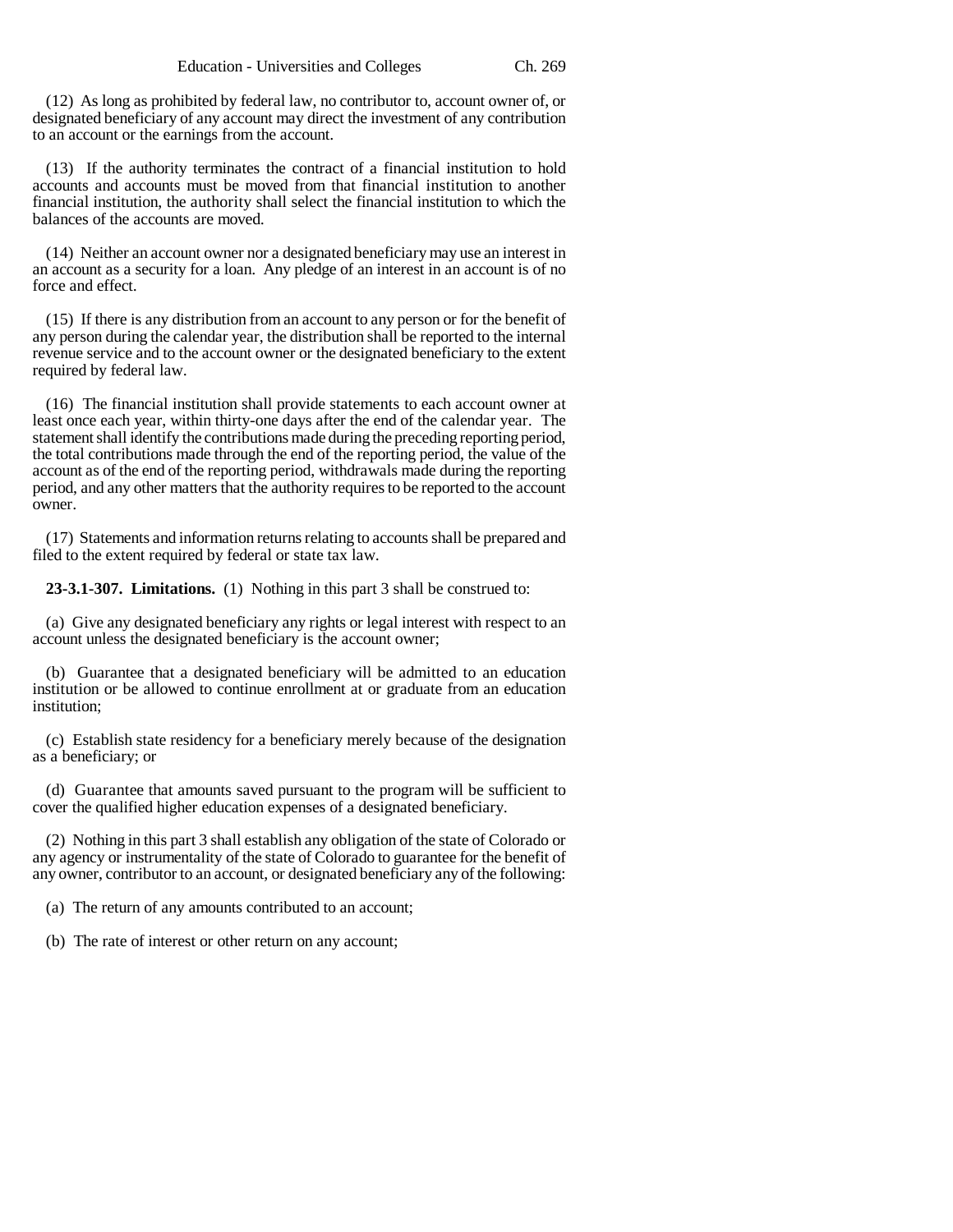(c) The payment of interest or other return on any account; or

(d) Tuition rates or the cost of related education expenditures.

(3) Nothing in this part 3 shall be construed to indicate that the account is insured by the state of Colorado or that the principal deposited or investment return is guaranteed by the state of Colorado.

(3.5) NOTHING IN THIS PART 3 SHALL BE CONSTRUED TO CREATE AN INDEBTEDNESS, A DEBT, OR A LIABILITY OF THE STATE, NOR SHALL THE STATE BE LIABLE ON THE SAVINGS CONTRACTS, EXCEPT TO THE EXTENT OF THE AMOUNTS ON DEPOSIT IN THE ACCOUNTS, NOR SHALL A SAVINGS CONTRACT CONSTITUTE THE GIVING, PLEDGING, OR LOANING OF THE FULL FAITH AND CREDIT OF THE STATE.

 $(4)$  Section  $23-3.1-211$ , relating to personal liability, section  $23-3.1-217.5$ , relating to claims of creditors, and section 23-3.1-225, relating to confidentiality of records, shall apply to this part 3.

**23-3.1-307.1. Personal liability.** NEITHER THE MEMBERS OF THE BOARD, EMPLOYEES OF THE AUTHORITY, NOR ANY PERSON EXECUTING SAVINGS CONTRACTS SHALL BE LIABLE PERSONALLY ON SAVINGS CONTRACTS OR BE SUBJECT TO ANY PERSONAL LIABILITY OR ACCOUNTABILITY AS A RESULT OF THE SAVINGS PROGRAM.

**23-3.1-307.3. Proceeds as trust funds.** EXCEPT AS OTHERWISE PROVIDED IN THIS PART 3, ALL MONEYS RECEIVED PURSUANT TO THIS PART 3, INCLUDING MONEYS RECEIVED UNDER SAVINGS CONTRACTS, SHALL BE DEEMED TO BE TRUST FUNDS TO BE HELD AND APPLIED SOLELY AS PROVIDED IN THIS PART 3. ANY OFFICER, BANK, OR TRUST COMPANY WITH WHICH SUCH MONEYS ARE DEPOSITED SHALL ACT AS TRUSTEE OF SUCH MONEYS AND SHALL HOLD AND APPLY THE SAME FOR THE PURPOSES OF THIS PART 3, SUBJECT TO SUCH POLICIES AND GUIDELINES AS THE AUTHORITY AND THE RESOLUTION AUTHORIZING THE BONDS, NOTES, OR OTHER OBLIGATIONS OF ANY ISSUE OR THE TRUST AGREEMENT SECURING SUCH OBLIGATIONS PROVIDES.

**23-3.1-307.4. Claims of creditors - exemption.** MONEYS CREDITED TO OR EXPENDED FROM THE SAVINGS TRUST FUND BY OR ON BEHALF OF AN ACCOUNT OWNER, DEPOSITOR, OR DESIGNATED BENEFICIARY OF A SAVINGS CONTRACT MADE UNDER THIS PART 3, WHICH CONTRACT HAS NOT BEEN TERMINATED, ARE EXEMPT FROM ALL CLAIMS OF CREDITORS OF THE ACCOUNT OWNER, DEPOSITOR, DESIGNATED BENEFICIARY, OR THE AUTHORITY.

**23-3.1-307.9. Policies for promotion and disclosure of program information.** (1) THE AUTHORITY SHALL DESIGN A POLICY RELATED TO THE PROMOTION OF THE COLLEGE SAVINGS PROGRAM AND A POLICY RELATED TO THE DISCLOSURE OF PROGRAM-RELATED INFORMATION TO ACCOUNT OWNERS, DEPOSITORS, AND DESIGNATED BENEFICIARIES IN A MANNER CONSISTENT WITH THIS PART 3 AND CONSISTENT WITH THE REQUIREMENTS OF SECTION 529 OF THE INTERNAL REVENUE CODE IN ORDER TO REQUIRE THAT:

(a) PROMOTIONAL MATERIAL AND PROGRAM-RELATED INFORMATION DISCLOSE THAT NO MONEYS INVESTED IN THE COLLEGE SAVINGS PROGRAM ARE INSURED BY THE STATE OF COLORADO AND THAT NEITHER THE PRINCIPAL DEPOSITED NOR THE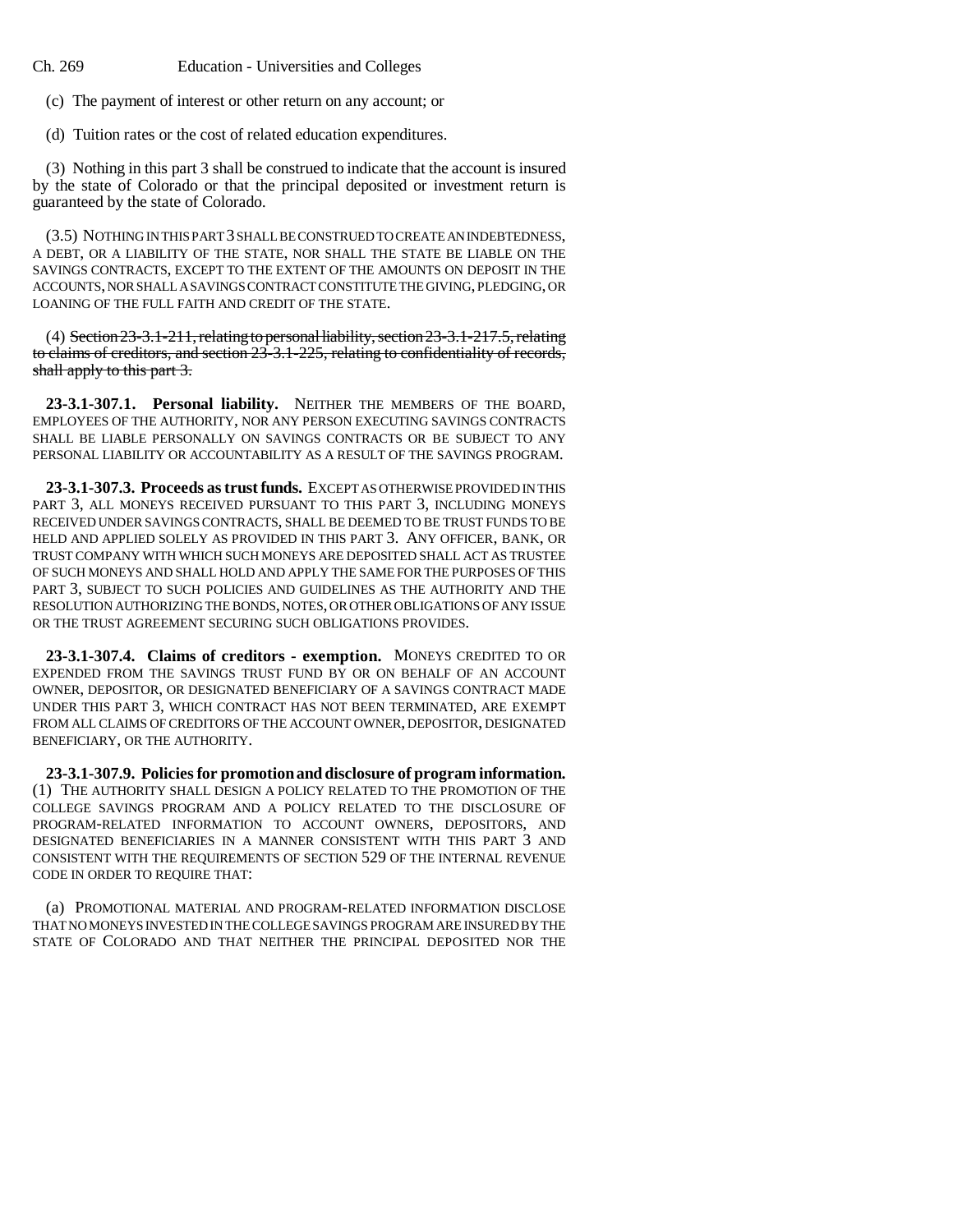INVESTMENT RETURNED IS GUARANTEED BY THE STATE OF COLORADO; AND

(b) ANY FEES PAID FROM MONEYS COLLECTED PURSUANT TO THIS PART 3 ARE DISCLOSED IN PROMOTIONAL MATERIAL AND PROGRAM-RELATED INFORMATION PROVIDED TO THE PUBLIC AND TO ACCOUNT OWNERS, DEPOSITORS, AND DESIGNATED BENEFICIARIES.

**23-3.1-308. Residency.** Both resident and nonresident owners and designated beneficiaries shall be eligible to participate in and benefit from the college savings program.

**23-3.1-309. Tax exemption.** Notwithstanding any other law to the contrary, the amount of any distribution to a designated beneficiary, as defined in section 529 (e) (1) of the internal revenue code, from an account established under this part 3 shall be exempt from state income taxation to the extent that this income is used to pay qualified higher education expenses of the designated beneficiary.

**SECTION 17.** The introductory portion to 23-3.1-102 and 23-3.1-102 (3), Colorado Revised Statutes, are amended to read:

**23-3.1-102. Definitions.** As used in this article OR IN THE SPECIFIED PORTION OF THIS ARTICLE, unless the context otherwise requires:

(3) "Director", AS USED IN THIS PART 1, means the director of the division.

**SECTION 18.** 24-1-137, Colorado Revised Statutes, is amended to read:

**24-1-137. Effect of decrease in the length of terms of office for certain state boards, commissions, authorities, and agencies.** Persons who are holding office on June 15, 1987, and who were appointed to terms of office pursuant to sections 11-2-102, 12-4-103, 12-22-104, 12-32-103, 12-33-103, 12-36-103, 12-40-106, 12-60-102, 12-64-105, 22-80-104, 23-3.1-203, 23-9-103, 23-15-104, 23-40-104, 23-41-102, 23-50-102, 24-32-706, 24-42-102, 24-65-103, 25-25-104, 29-1-503, 29-4-704, 34-60-104, 35-41-101, 35-65-401, 35-75-104, 39-2-123, and 40-2-101, C.R.S., as said sections existed prior to June 15, 1987, shall continue to serve in such office, but such service shall be at the pleasure of the governor who may appoint a replacement to serve for the unexpired term of any member. However, if the governor has not appointed any such replacement on or before November 15, 1987, then the person who is holding such office on June 15, 1987, shall no longer be subject to replacement pursuant to this section but shall be subject to whatever removal provisions may otherwise apply for such office. Any such member for whom a replacement has been appointed shall continue to serve until his successor is duly qualified. Appointments to new terms of office made after June 15, 1987, shall be made for terms of four years as prescribed by law; except that such provision shall not apply to terms of office of persons appointed pursuant to section 23-9-103, C.R.S.

**SECTION 19.** 24-77-102 (15) (b) (VII), Colorado Revised Statutes, is amended to read:

**24-77-102. Definitions.** As used in this article, unless the context otherwise requires: